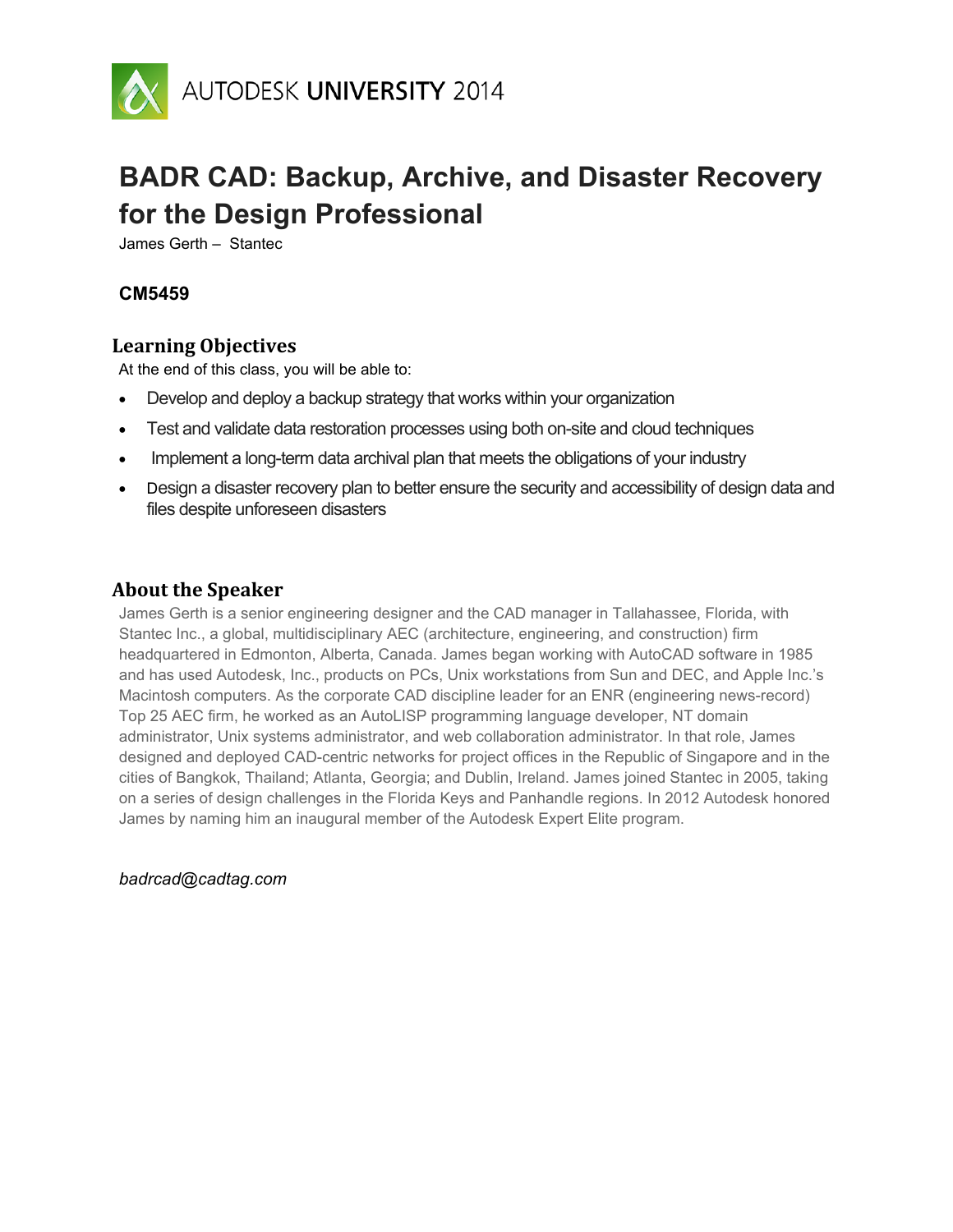# **Putting together your backup strategy**

What risks do you face, how significant are they to your organization, what is the level of effort and expense that is needed to protect against them? How do you prioritize and design a backup strategy to mitigate against the real dangers to your design information?

# **Risks**

- **Information loss**
- **Undetermined file corruption**
- User error / blunder / deletion / 'phat fingers'
- **PEBKAC / ID10T errors**
- Disk failure workstation
- **Disk Failure server**
- **•** WAN/LAN infrastructure issues
- **Malware** 
	- **Ransomware**
	- Virus
	- **Malverts**
	- **Botnets**
	- **EXEC** Zero-day exploits
- DDOS victim or perpetrator
- **Disgruntled employee**
- **Ex employee**
- Soon-to-be Ex employee
- **Passwords** 
	- **unauthorized encryption**
	- **Home Depot experience**
- **RIAA/BSA/Other**
- **Network Intrusion**
- Industrial Espionage
- Sabotage
- Political Activism
- Fire, Flood, Lightning
- **Earthquake, Tsunami**
- **Tornado, Hurricane, Blizzard**
- **Extreme Weather**
- **Katrina, Sandy, Rita**
- Climate change
- **E** Litigation and liability
- **IRS, FBI, LEO (Swatting)**
- **NSA, CIA, FISA**
- **EXECOMBIE Apocalypse**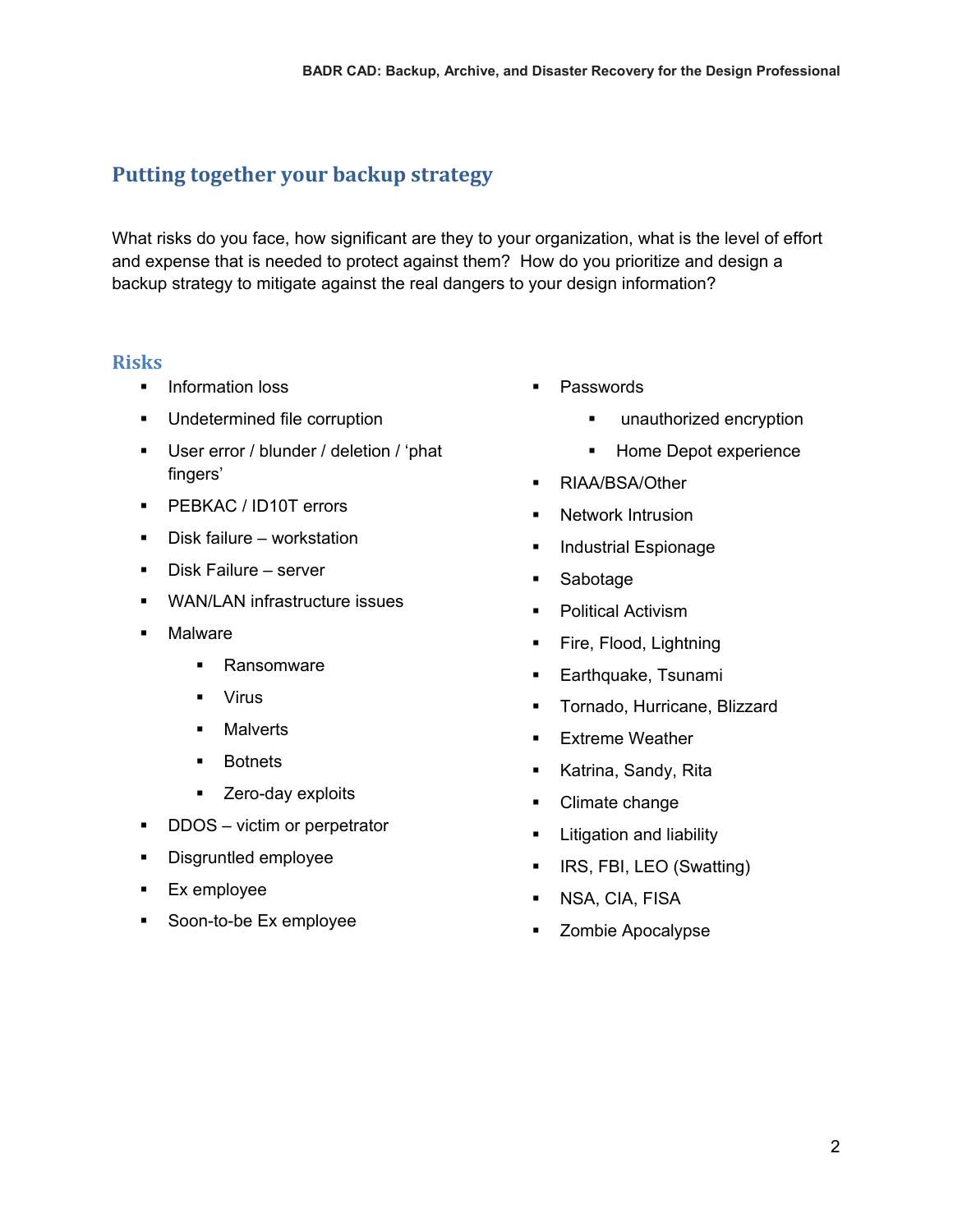# **The mechanics of backup technology**

# **3-2-1 Rule**

Keep three (3) copies of the design information, in two (2) formats, and one (1) elsewhere.

- 1. A single copy of critical information is never enough it's far too easy to lose it. Three copies of the data with one remote is reasonably safe, without spending excessive amounts of time, effort, or money.
- 2. Having the data stored on a different media type protects against hardware failure, even if one restoration method fails, there's a second way to access the data.
- 3. Stuff happens, and sometimes the only safe place is elsewhere.

One typical approach to meeting that rule would be to duplicate the current version of the digital data files onto a NAS (Network Attached Storage) device, run a daily tape backup, and rotate tapes between in-house and off-site.

# **What do you need to back up?**

Start with presuming that the basics of hardware protection are being addressed, e.g. RAID disk storage, redundant power supply on the servers, UPS and surge protection on all devices. Protecting the operating equipment is step one.

After that, decide what it isyou need to backup. The more data you want to protect, the greater the capacity and expenditures required.

Disk Imaging is a complete backup of everything on a disk. Generally speaking, a disk image can take just as much space as a backup as the disk being backed up uses. For a network server, it's likely that the machine has been configured with a system drive separate from the server data store. Each of those stores can be imaged separately.

Workstations are usually configured with a single disk, with the operating system, documents library, and project data all on a single logical C: drive. From an imaging perspective, that's not ideal. It's better to image separate partitions for the operating system and data/documents, as the OS partition does not need to change frequently, but the Documents folders and project data folders and files on the workstation are changing constantly.

With current disk imaging software, you can create a disk image in multiple ways:

- Another physical disk stored off-line
- A network share that is normally unmounted
- A NAS dedicated for disk images
- Tape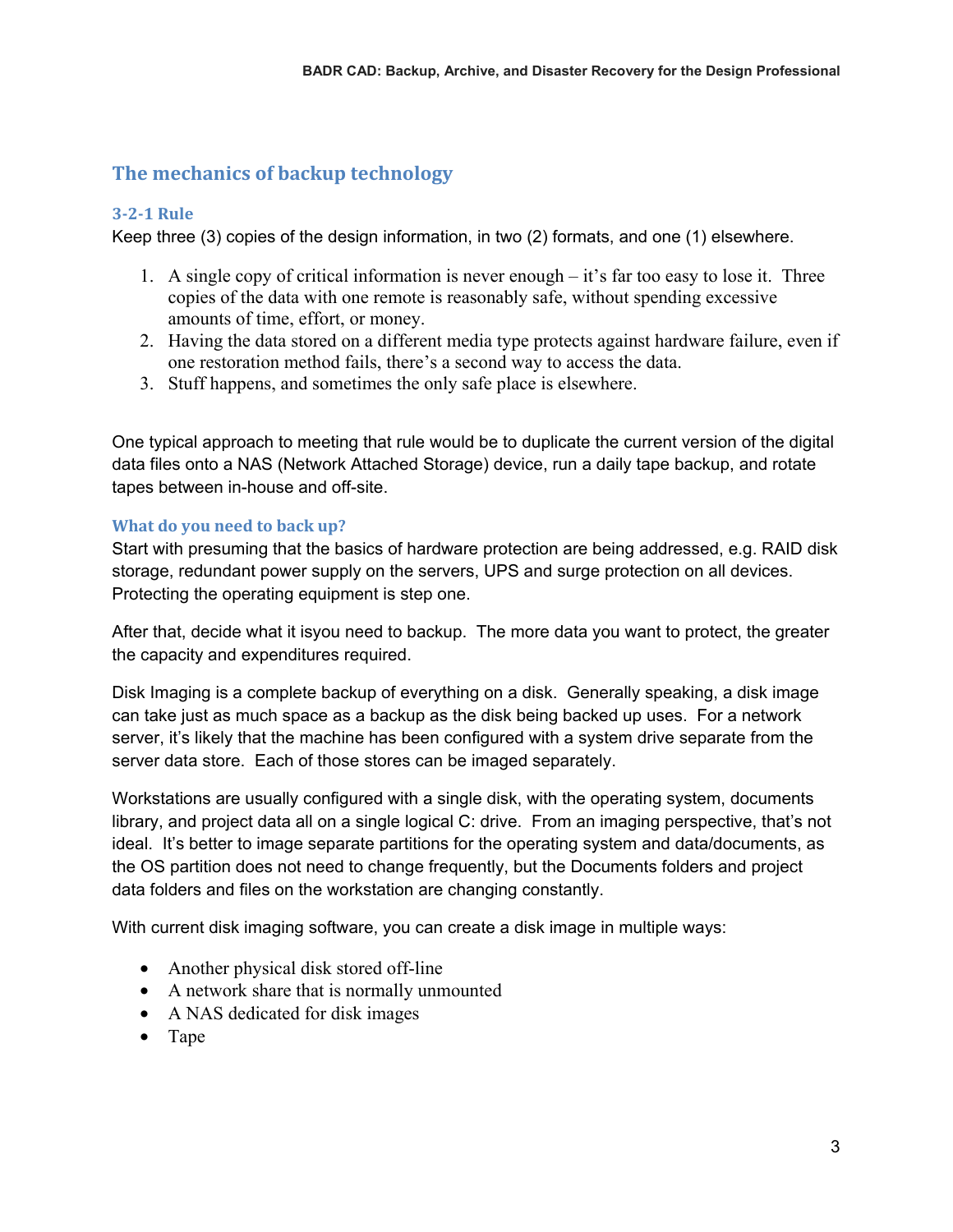# *Tools of the imaging trade:*

There are both physical and software tool that you canuse. One that I find very handy is a USB/eSATA Hard Drive Dock. This makes it extremely simple to plug in an additional hard drive, and with either USB 3 or eSATA connections, transfer time is pretty reasonable. If you are limited to having only USB 2, then creating a system image of a working drive is going to take a while

For software tools, Windows 7 includes a disk imaging tool, located under Control Panel | Backup and Restore. While frill-free, it is functional.

| Create a system image                                                                                                                                                                                                                                                                                                               |        |
|-------------------------------------------------------------------------------------------------------------------------------------------------------------------------------------------------------------------------------------------------------------------------------------------------------------------------------------|--------|
| Where do you want to save the backup?                                                                                                                                                                                                                                                                                               |        |
| A system image is a copy of the drives required for Windows to run. It can also include additional<br>drives. A system image can be used to restore your computer if your hard drive or computer ever<br>stops working; however, you can't choose individual items to restore. How do I restore my computer<br>from a system image? |        |
| O On a hard disk                                                                                                                                                                                                                                                                                                                    |        |
| ▶ (E:) Dell USB Portable HDD 846.14 GB free                                                                                                                                                                                                                                                                                         |        |
|                                                                                                                                                                                                                                                                                                                                     |        |
| On one or more DVDs<br>(D:) DVD RW Drive                                                                                                                                                                                                                                                                                            |        |
|                                                                                                                                                                                                                                                                                                                                     |        |
| On a network location                                                                                                                                                                                                                                                                                                               |        |
|                                                                                                                                                                                                                                                                                                                                     | Select |
|                                                                                                                                                                                                                                                                                                                                     |        |
|                                                                                                                                                                                                                                                                                                                                     |        |

Additionally, Clonezilla is a very powerful and capable FOSS application for creating disk images. Since it boots into a Linux interface from a LiveCD or USB drive, it's extremely powerful and flexible. The price is right, there's an active development effort on-going, there is an unavoidable learning curve. Being able to boot off of a CD and restore a crashed machine from a zip file on the network is very valuable and a feature worth learning.

And finally there are a number of commercial vendors in the disk imaging space. Many of them combine disk imaging with backup capabilities in suites of applications. With the relatively low price of hard drives, I find it reasonably easy to maintain a spare system disk, and just swap out the drives if there are problems, either physical failures or malware that crept in. Since the OS System disk changes infrequently, bi-monthly or quarterly updates of the system image are adequate.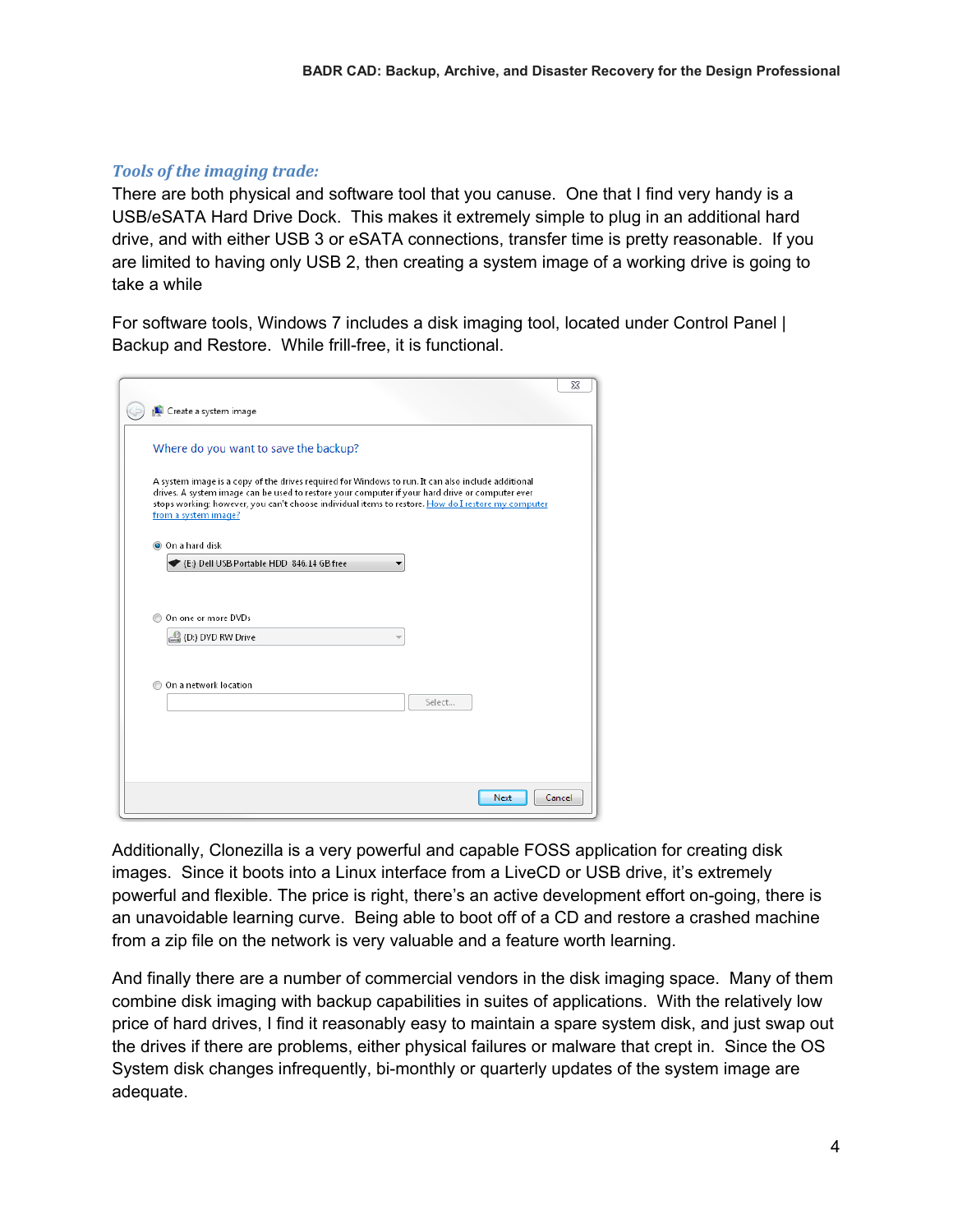A larger organization will need to handle imaging and OS refreshes somewhat differently – especially if there is a standard set of licensed software that everyone in the company must have installed. Typically at that scale there's an IT group that manages licensing and will be tasked with keeping the OS functional and patched.

## *Data Backups*

For normal day to day operations, you are primarily concerned with backing up the design data rather than the operating system and applications. Exactly how you handle that will depend to a great deal on the available infrastructure, and how you currently enable access to the design files.

#### *Workstations*

If design data is managed and edited directly on the workstations, then your options are limited to generating backups of each machine's data files. This can be done with portable drives, but is rather unwieldy at scales greater than one. (And unwieldy backups don't get done.)

A better choice in this scenario would be to run backups to a NAS (Network Attached Storage) that can be shared by multiple users. Each workstation should have its own location on the NAS drive to backup to.

A third option would be to back up the workstation data files to a central server and then back up the server on a regular basis.

#### *Server*

A more efficient scenario is to maintain all your design information on a network server. That offers you the simplicity of a single location to backup design data from. Again, this could be backed up routinely to a NAS, or a tape drive or multi-tape magazine.

# **The Data Itself**

Regardless of the machine you are backing up, you need to determine what design data on that machine needs to be backed up, and when it needs to be backed up. There's little point in backing up .bak files for example, and there's a cost associated with backing up information. A cost in the time required, and the cost of the backup media. The more redundant information you replicate, the longer it will take to accomplish, and the larger the capacity of the data store you'll need.

It critical to maintain in your backups everything you'll need to recover a project or design. That will include the drawings, models, spreadsheets, specifications, documents, correspondence, etc. In an ideal scenario, your folder structure is set up to mimic the work your organization does, so that you can perform backups on a folder by folder basis and save everything you would need to continue working on that job.

Files are relatively simple to backup to a backup data store. That's a simple copy operation. It's much more challengin when there is a live database running, such as Microsoft SQL Server,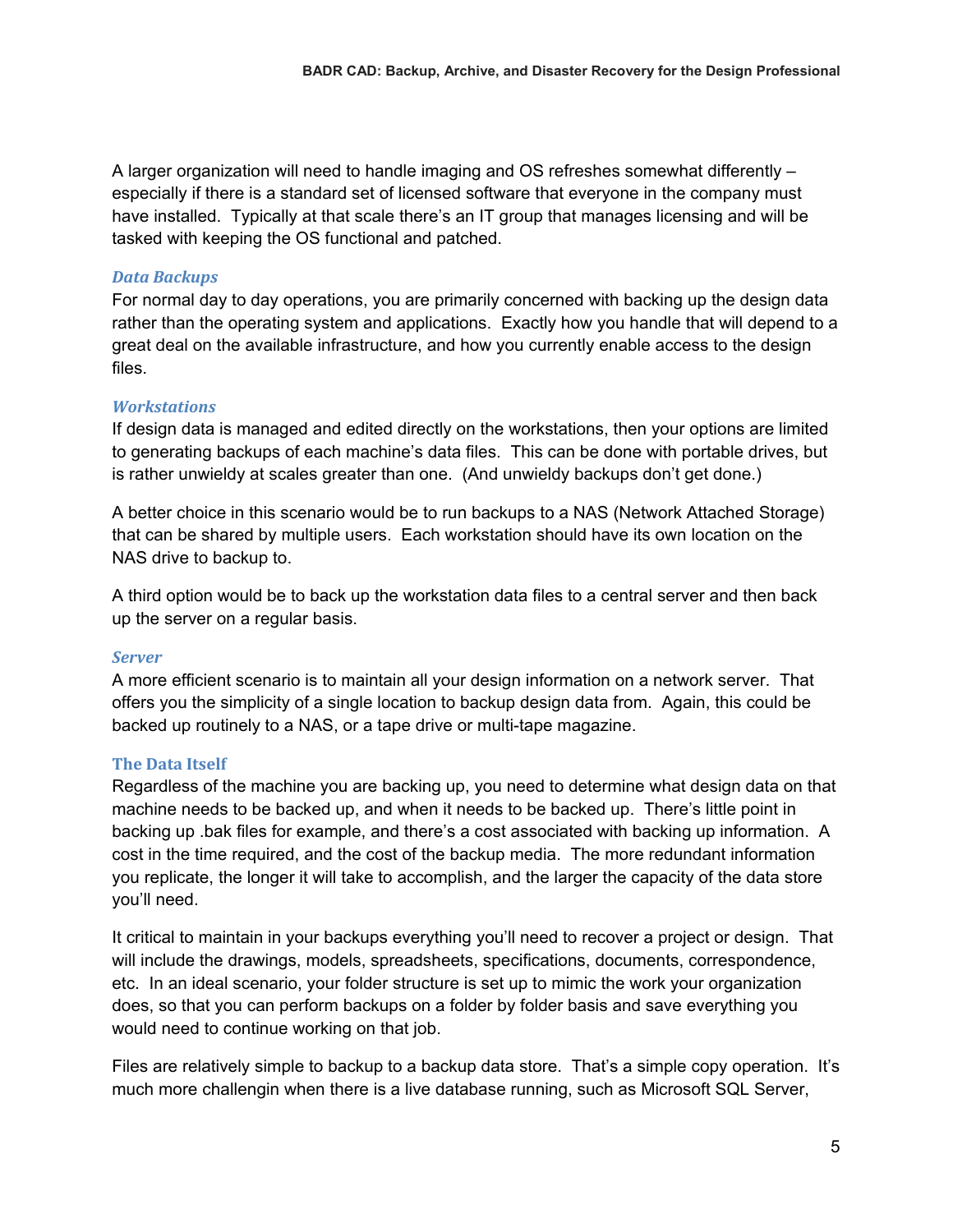MySql, especially with a Document Management System, e.g. Vault or Synergis Adept. If thedatabase is running as a service, it's always live. You'll need to work with the tools provided by the database vendor to make a snapshot backup of the database.

Vertical applications including Plant3d, Map3D, Civil3d may be utilizing Vault or other database connections, and if that's the case in your operation, you'll need to account for that as you set up your backup methods.

Revit is rather more involved, especially if you are running Revit Server as the central repository. If you are managing a Revit installation, refer to the documentation for that application.

The resource or library information is less critical. On my network, we've set up shares that are dedicated to resources used on many different job; specifications, details, client requirements, and so on. It's important information, and needed on all of our projects, but the library content does not change frequently.

Some information really does not need to be backed up. It's either transient, irrelevant, or otherwise not needed. As an example, a server may have a Public or Common shared folder that's used as a dumping ground or transfer spot between several office locations. The intent of those network shares is a temporary spot to park digital data until it can be moved appropriately. Another example could be a 'scan to network' share. Everything pertinent to a project or task should be moved to its proper home, instead of building up endlessly on the server.

#### **The Backup Data Store, aka Cold Storage**

There are several reasonable options for keeping the backup data store, and the one you choose will depend on the amount of data you are backing up, and the frequency of those backups. One important consideration is that users, including server administrators, should not have regular write access to the data store. The backup store should always be directly inaccessible. Since malware of various kinds, including ransomware, is a growing threat to your data you need to protect the data from alteration after it has been backed up.

With a workstation to portable disk strategy, the solution is to unplug the backup drive except when actively backing up or retrieving files. On a workstation to NAS backup, the NAS should only be mounted for those purposes. Alternatively you could restrict permissions to the NAS to a specific account, and run the backups from that login context. That would permit you to keep the backup store readable by the normal users, but not writable.

If you are implementing a workstation to server file backup, the preferred approach is to run that from the server, with a Backup Operator account on the server accessing the workstations after hours and backing up the design information from remote access. User accounts can be permitted read privileges, but should never have write access to the backup data store.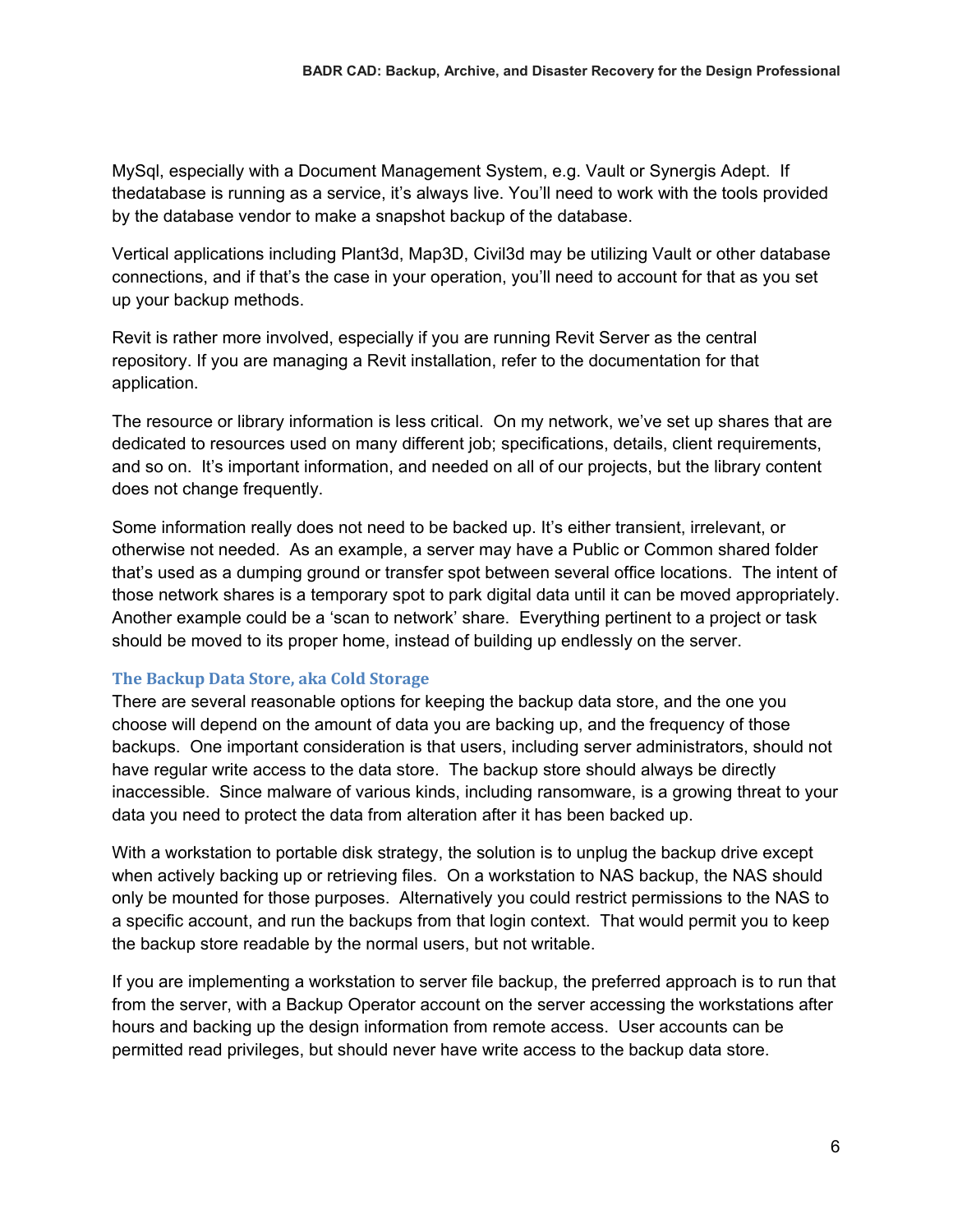Likewise, backing up the server should be done only with a specific Backup Operator account login. Most, if not all, commercial backup software can meet that restriction without problems.

The traditional option for a server backup is tape. This is a well tested, tried, and reliable choice. Readily available tape drives from Dell and other vendors have capacities in the hundreds of gigabytes, reaching up to 3 Terabytes for the Ultrium 5. Sony has announced a 185 Terabyte tape cassette, so the capacity is there, and increasing. At a price of \$60 (US) for a single LTO5 tape, you get a lot of available storage. And using a tape loader means you can easily reach 20 Terabytes of backed up data. Tapes do wear out eventually, but are easily replaced with fresh media.

A second choice would be a NAS backup. Essentially a headless computer with network connections, massive storage, a minimalist operating system (typically a Linux variant with SAMBA) and a Web management interface, an office scale NAS is relatively easy to set up and use as a backup. Configuring a 5-bay Ethernet connected NAS with 4 Terabyte drives in a RAID setup permits 16 Terabytes of backup storage.

This type of device can be rack mounted alongside the server, or free standing with nothing but power and network connections. It's even possible to keep the NAS in a separate location, and run backups over your Wide Area Network (WAN) connection. If you've got two or more office locations, it's very do-able to back up Office A to Office B, Office B to Office C, and Office C to Office A. The practicality of that will depend on the bandwith of your inter-office connections and the amount of data you need to transfer over them

Finally, there's the option of Cloud storage. Backing up design information to a Cloud provider possesses the salient virtue of keeping the data 'elsewhere'. And since the vendors are using multiple data centers, it's almost impossible for them to actually lose your information. For that matter, it's almost impossible to actually delete the information you want to delete.

As the owner of the data, you have no control over what happens to it when it's parked with a Cloud provider. As a rule, the data will be encrypted during transmission to the provider, but often once there it's stored unencrypted as plain data. It's accessible to anyone who can physically access it on the other end(s), and you are trusting them to maintain, protect, and preserve the information that is critical to your business.

Tape and NAS are essentially fixed costs. You can decide ahead of time what you will need, and how much to spend, and once you buy the hardware and media, it's yours. Cloud based backups, however, are floating costs. You're paying the vendor for storage capacity, and those prices can change over time. You're also paying for internet connectivity and are subject to price changes there, as well as the likelihood of a backhoe tearing through a cable or fiber optic line between your shop and the vendor.

But having critical project information safely stored and secure from physical problems at your physical location can be priceless.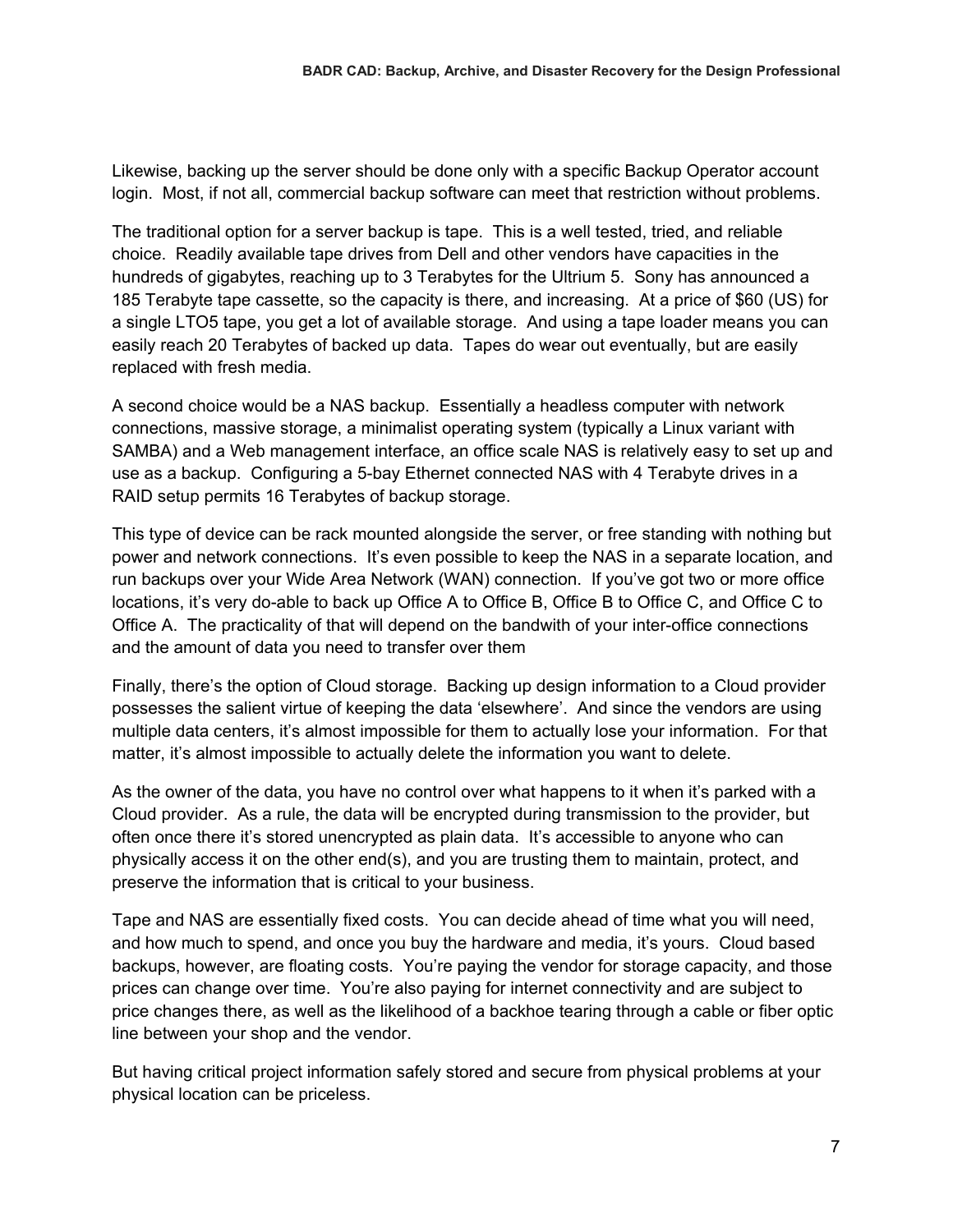# **Backup Strategies**

Backups, dollars and data security are related. The more data you want to keep safely backed up, the greater the expense you'll incur. Developing the backup strategy that's right for your organization is going to balance what you are willing to spend against what you are willing to risk losing, along with a realistic assessment of what the risks are in your situation.

First of all, let's want to distinguish full backups from incremental backups. A full backup will gather every file on the drive that matches your backup pattern. An incremental backup will go through that same pattern-matching approach, but only backup files that have been modified since they were last backed up. These two types of backups work together to maximize the amount of protected design information, while minimizing the total size of the backup store required.

Each time a file is edited, created, modified, or copied, Windows sets the **A**rchive bit in the file attributes. An incremental backup will utilize the same pattern matching as the full backup, but will only copy those files that have the archive bit set.

| Name        | Date modified                      | Tvpe | Size     | Attribut |
|-------------|------------------------------------|------|----------|----------|
| archive.dwg | 10/8/2014 12:21 PM AutoCAD Drawing |      | 795 KB A |          |

Once a file has been backed up, the backup software or script should drop the archive bit.

| Name        | Date modified                      | <b>l</b> vpe | Size   | Attribut |
|-------------|------------------------------------|--------------|--------|----------|
| archive.dwg | 10/8/2014 12:21 PM AutoCAD Drawing |              | 795 KB | N        |

Backup strategies are based on doing periodic full backups at a predetermined frequency, followed by incremental backups at more frequent intervals. If the data restoration needed is for a single file, then the most recent incremental backup that has the file on it is the only place you'll need to look. If the file has been modified many times, you can retrieve earlier version from older incrementals.

In a worst case scenario for your data, you can restore a full backup to a bare data disk, followed by incrementals in sequential order. That will give you a complete restoration of the drive as of the last backup.

The combination of a full backup and subsequent incremental backups is referred to as a backup set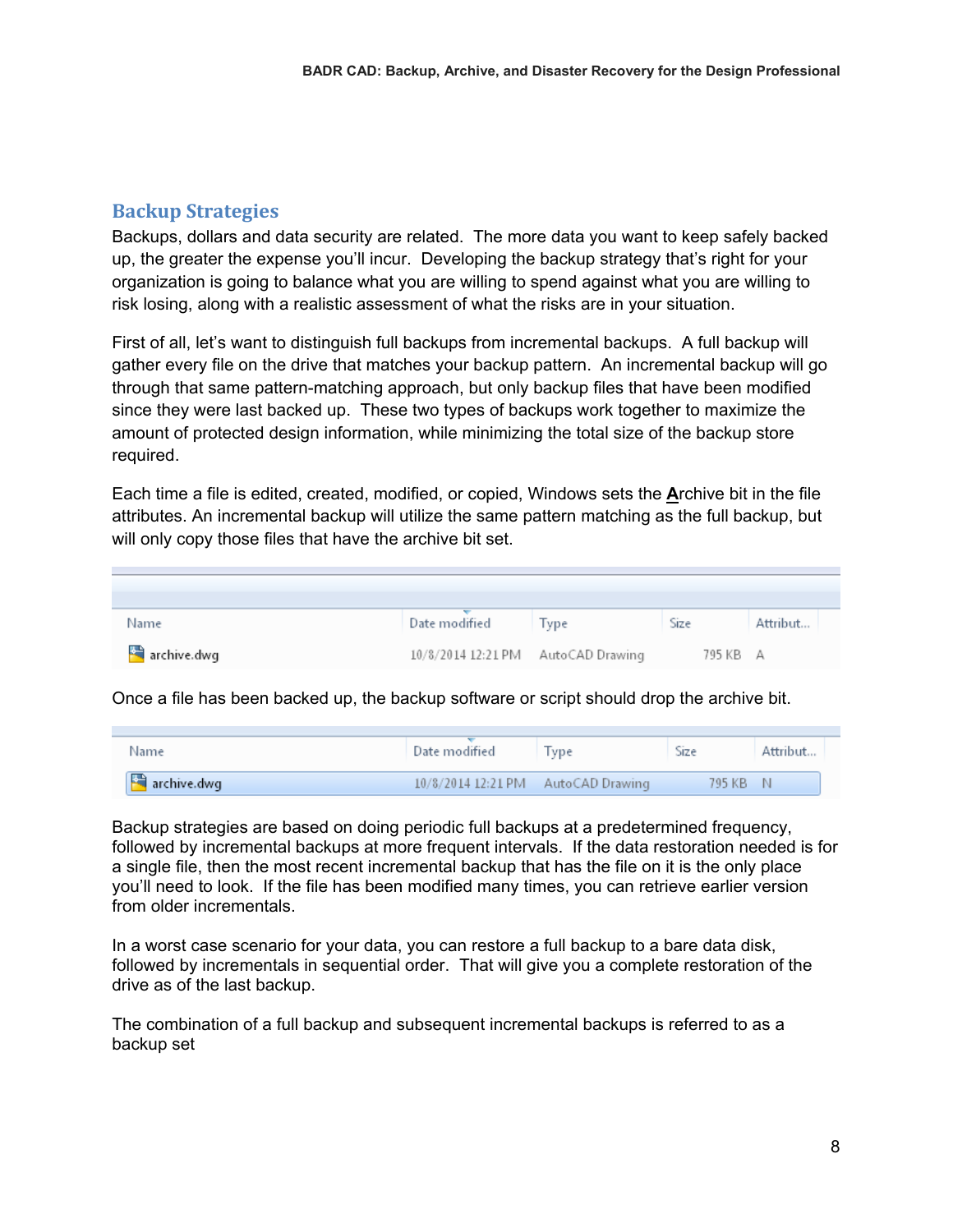# **Managing Backup Sets**

It's usually more economical, if less convenient, to maintain multiple backup sets on tape. While it is certainly possible to implement similar techniques with NAS or spare hard drives, the cost of hardware will be much higher, and more expensive to extend.

There are several well-known ways to manage your backup sets, First In First Out, Round Robin, Grandfather Father Son Towers of Hanoi,. For convenience, I'm going to talk in terms of a weekly backup set strategy and a five day work week, but the time increment from full backup to full backup should be balanced by your hardware infrastructure and budget.

#### *First In First Out*

aka FIFO, is probably the simplest method, and can be implemented with only two backup sets. In principle, the initial full backup is run prior to the start of the week – generally over the weekend. The next four business days incremental backups are run. At the end of the cycle, the used backup media is taken off-site, and the next set is brought in to repeat. Each set of tapes/disks is recycled continuously, so there is at most an ability to retrieve data no further back than the oldest complete set.

#### *Round Robin/ Grandfather Father Son*

This is basically similar in concept to FIFO, but extends the number of sets, and takes one set off-line at specified intervals. A common approach is to have four or five backup sets, and send the last set out to storage for a longer period of time. Presuming a monthly Round Robin schedule, for week one, backup set one is used, for week two, backup set two, and the same for week three. If week four is the last week in the month, a monthly backup set is used, otherwise the week four set is used and the monthly set is run the following week.

Monthly sets are sent off-site and retained for a longer period of time (three to six months) before being returned to the cycle. Frequently in larger organization the final backup set for the year is retained in long term storage and not reused.

This approach enables recovering any data from the past month from the weekly backups, and older data from the saved full backup going back several months.

A variation that minimizes tape usage would be to continually recycle the four incremental every week, and only change the full backup tapes.

#### *Towers of Hanoi*

The name Towers of Hanoi is taken from a well known mathematical game of the same name. In that game, there are three posts, with rings of decreasing size on the first post, and the other posts are empty. The object is to move all the rings from the first post to the third, moving one at a time, while never placing a large ring above a smaller ring.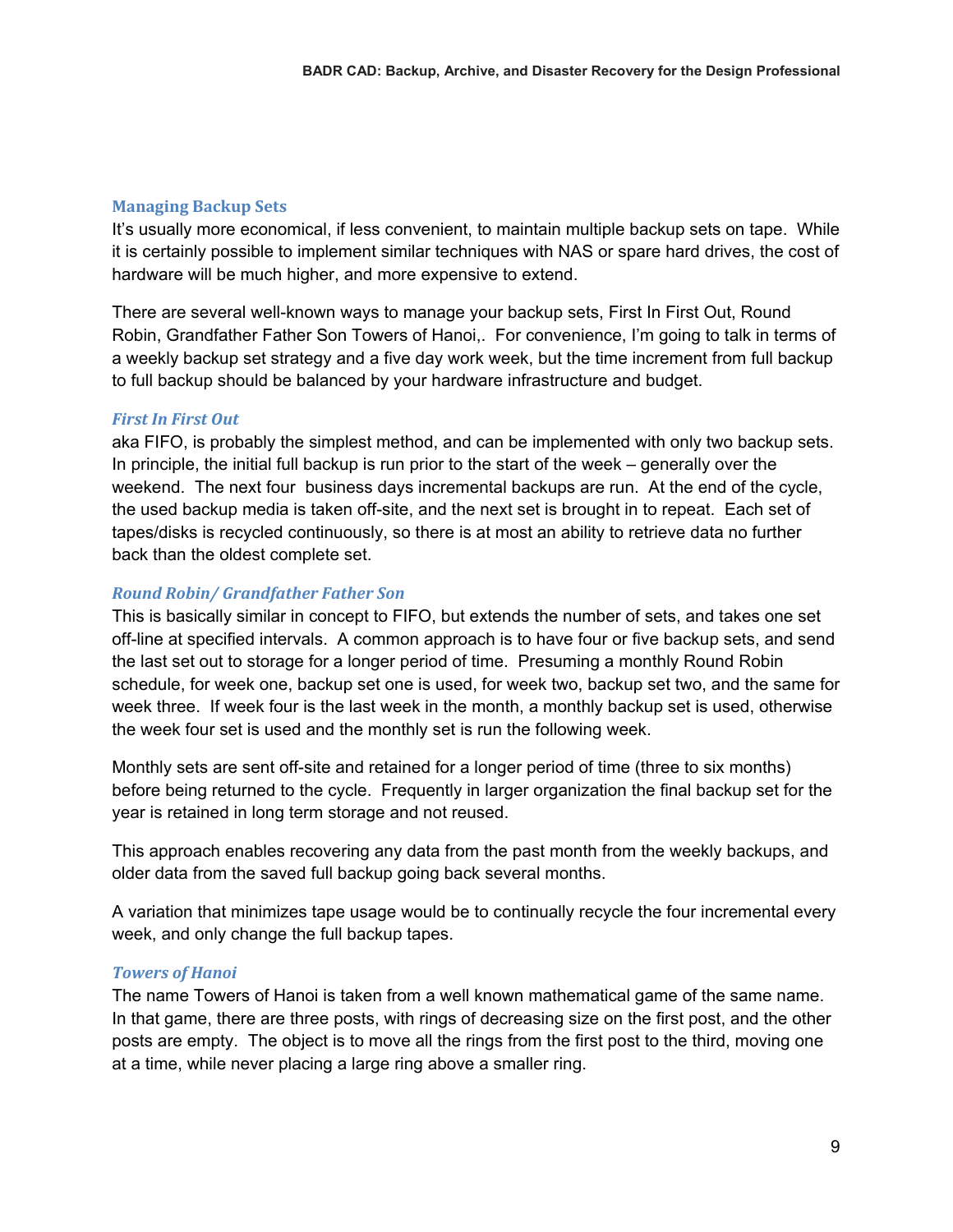This is a complex backup strategy, using a recursive method to optimize the backup strategy, minimize the number of tape/disks used while maximizing the length of time the oldest backuo remains available for restoration.

A set of *n* tapes (or other media) will allow backups for *2 n-1* days before the last set is recycled. So, three tapes will give four days' worth of backups and on the fifth day *Set C* will be overwritten; four tapes will give eight days, and *Set D* is overwritten on the ninth day; five tapes will give 16 days, etc. Files can be restored from 1, 2, 4, 8, 16, ...,  $2^{n-1}$  days ago.<sup>[2]</sup>

The following tables show which tapes are used on which days of various cycles. A disadvantage of the method is that half the backups are overwritten after only two days.

| <u>HILE CHANG HAIR SCHEULE</u>              |   |   |   |    |   |   |   |    |
|---------------------------------------------|---|---|---|----|---|---|---|----|
| Day of the Cycle                            |   |   |   |    |   |   |   |    |
| $2 \mid 3 \mid 4 \mid 5 \mid 6$<br>1<br>- 7 |   |   |   |    |   | 8 |   |    |
|                                             | А |   | A |    | А |   | А |    |
| <b>Set</b>                                  |   | В |   |    |   | В |   |    |
|                                             |   |   |   | C. |   |   |   | C. |

# *Three-tape Hanoi schedule*

# *Four-tape Hanoi schedule*

|            | Day of the Cycle |                |              |   |   |               |   |          |   |                 |   |                      |   |    |    |    |
|------------|------------------|----------------|--------------|---|---|---------------|---|----------|---|-----------------|---|----------------------|---|----|----|----|
|            |                  | 2 <sup>1</sup> | $\mathbf{3}$ |   |   | 4   5   6   7 |   | $+8$ $+$ | 9 | 10 <sup>1</sup> |   | $11 \mid 12 \mid 13$ |   | 14 | 15 | 16 |
|            | A                |                | A            |   | А |               | A |          | Α |                 | A |                      | A |    |    |    |
|            |                  | B              |              |   |   | B             |   |          |   | B               |   |                      |   | B  |    |    |
| <b>Set</b> |                  |                |              | C |   |               |   |          |   |                 |   |                      |   |    |    |    |
|            |                  |                |              |   |   |               |   | D        |   |                 |   |                      |   |    |    |    |

Tables Courtesy Wikipedia, Creative Commons Attribution – Share Alike CCL

 If you decide to use this strategy, it is strongly advised to select backup software that can implement this strategy.

# **Backup software**

While it's certainly possible to 'roll your own' backup scripts, there are a large number or resources currently available, from GPL PERL scripts, to commercial software. There are considerations that should be kept in mind when choosing what software you will use to implement your backup strategy.

Reliability and compatibility with your equipment is the first priority. If you are going to use an 8 tape vault, then a basic batch file is not going to handle it.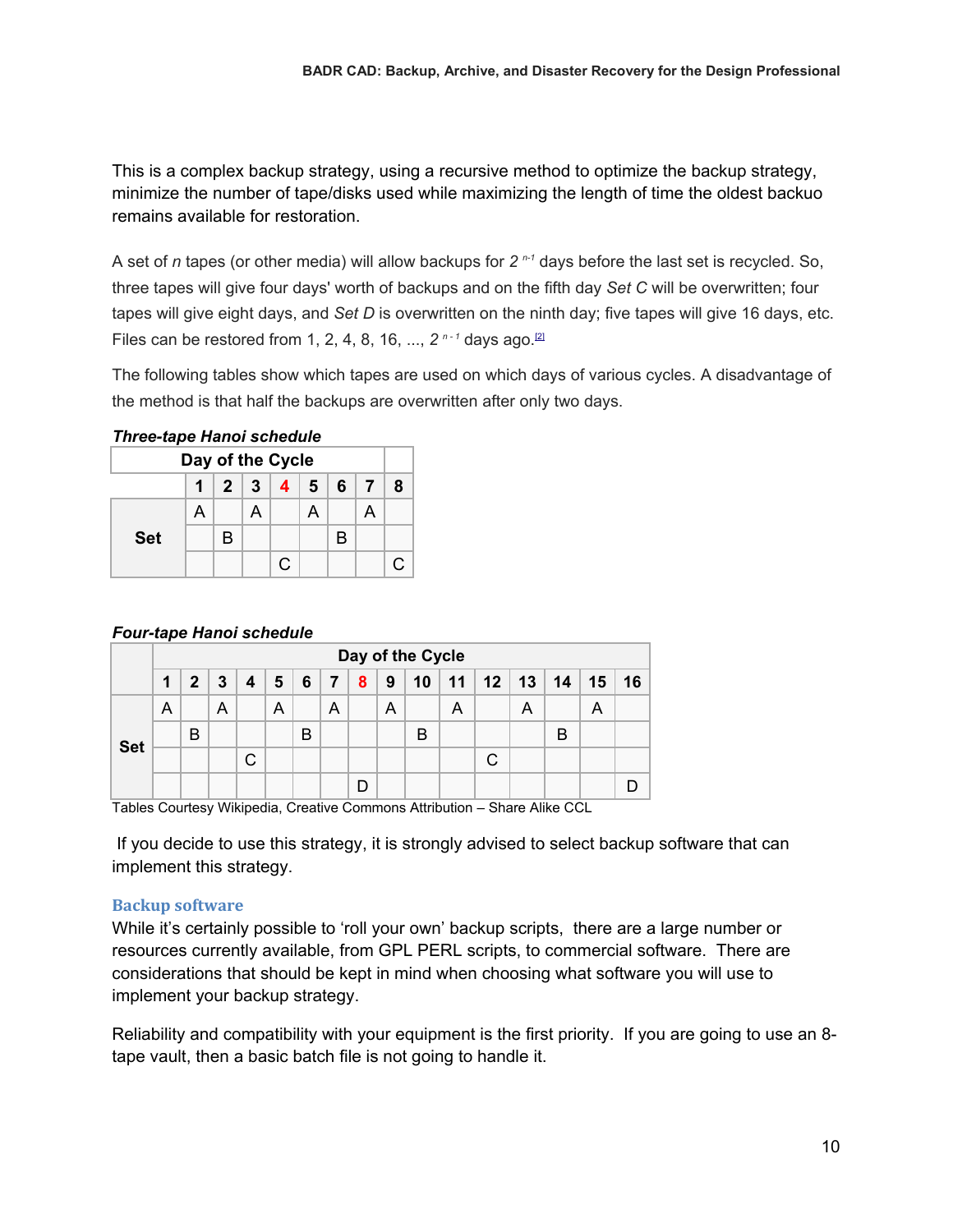Second is reliability and support. If the software cannot be set up to run unattended and implement the strategy you've chosen without intervention, or there's no ready way to get questions answered and support with problems, then it will not work very well for your setup.

Third is ease of use and flexibility. You want to be able to manage the backup and restoration process without spending large amounts of time tweaking the software to meet your needs. And, since those needs will change, there should be a straightforward, well documented way to change the software configuration as your requirements change.

If you have a live database, look for software that can automate the process of stopping the database server, creating database snapshots, and backing them up. While that can generally be done manually with the database management tools, a backup that's not easy to run doesn't get run.

Finally, a critical, often overlooked factor is logging and notification. There will inevitably be files that fail to backup or validate for one reason or another. You will need to know which ones, and evaluate the problems that caused the backup failure on those files.

A secondary advantage to logging is tracking the amount of changed data. If suddenly your incremental daily backups jump in size while the workload hasn't; that's a cautionary flag that your system may be affected by ransomware or other malware.

#### **Restoring and Testing**

A backup that can't be restored is not a backup. The only way to verify the integrity of the backup process is to restore the data and verify that it's correct and intact. Set up a schedule in your calendar, and periodically restore and test the recovered files.

#### **Special Circumstances**

At some point, you will encounter a situation that requires deviating from or drastically modifying your backup process. One such situation is the notification if a Legal Hold. This would generally be triggered by official notification of litigation that involves your organization, or by becoming aware that litigation is a real possibility. If a legal hold is mandated, all backup data must be retained, and deletion or recycling of backup media will not be permitted. If in doubt, consult competent legal counsel in your jurisdiction.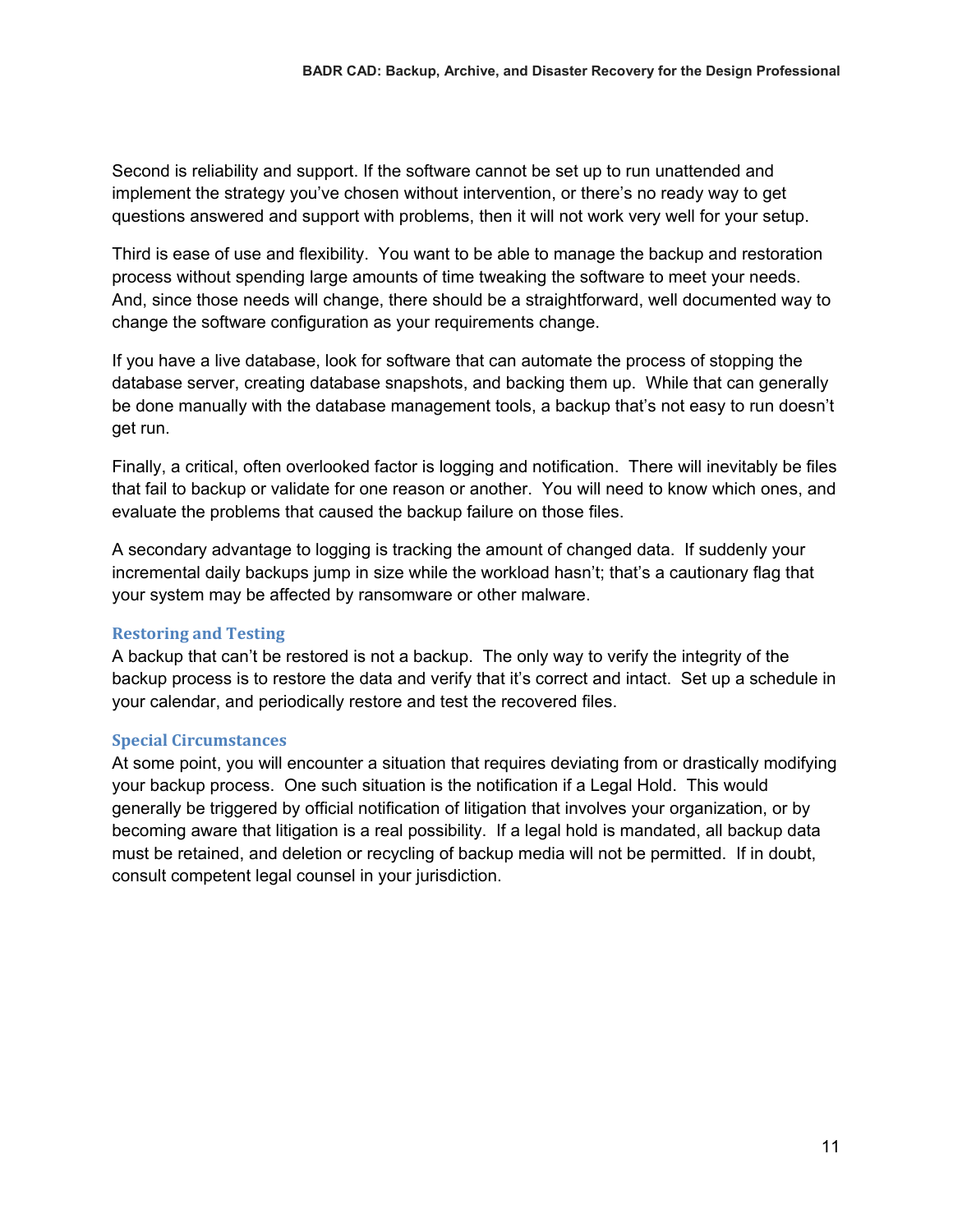# **Archives**

Rule one. Archives are not backups, and backups are not archives.

A backup is a short term mechanism for recovering data from a temporary store. Archiving is a much longer term, and depending on your industry, could range from decades to perpetuity. Every industry and field of practice has separate data retention requirement. Your organization should have a documented data retention policy that has been vetted and approved by management with the advice of legal counsel. If you do not have one, getting one in place should be a priority.

Generally speaking 'archival grade' media should be capable of surviving a century under storage conditions. That excludes a box of random tapes stuffed into a closet, a case of Zip disks, or a stack of re-writable CDs on the shelf. Magnetic media has a limited shelf life – the EM field strength of fluorescent lights will gradually randomize the bit pattern on the media. CD-RW media is based on chemical changes that have been designed to be unstable. CD-R and DVD-R are a little better, but there are still severe limitations on the life of the media, especially under less-than-ideal conditions.

The other concern with using typical digital media is the constant change in technology, media, drives, and formats. After all, even if that box of 5-1/4" floppy disks with the Disney Land site plans was still good, who still has a drive in their office that can read them in 2014? Similarly, decades old magnetic tapes from the last century are unlikely to mate up with the current tape drives. A CD-R of that era will still have a readable disk format, but it's quite likely that the disk itself has deteriorated too badly to read completely. I'm finding that to be too common with four year old CD-R disks.

Contrast that with older methods of recording information. We can read three thousand year old hieroglyphs on the wall of Egyptian temples, Elizabethan manuscripts from the 1560's, or the Book of Kells from 800 CE.

Up until recently, there have been only two real choices for archiving design drawings. The first is ink on mylar. With chemically stable ink, and storage in controlled environments, a usable lifespan of centuries is possible. The second is microfiche. Archival microfiche has been rated for a usable lifespan of a century. Neither one is really suitable for digital data.

For digital media, the only real way to get past the technology changes has been to migrate the data to a newer storage media. Before you throw out that Iomega Zip drive or Sony 40Mb tape drive, transfer everything you need to keep from the old media onto CD-R. And plan on doing it again in three or four years. Bear in in mind that each transfer will accumulate errors, eventually becoming unreadable.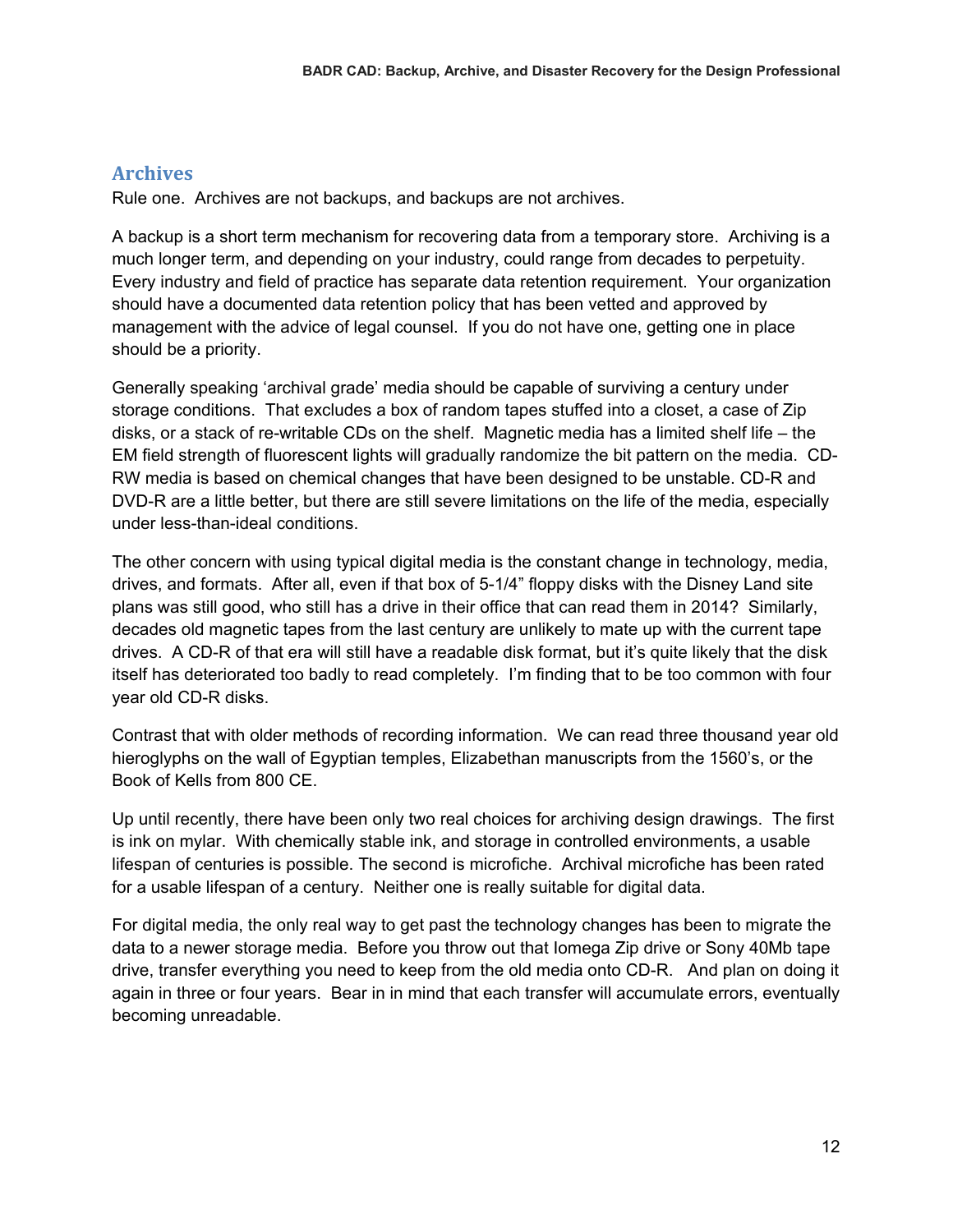Today there are a handful of vendors producing archival CD-R and DVD-R. JVS is one vendor that can supply CD-R, DVD-R, and BlueRay-R media rated for a 30 year life expectancy. That is under optimal storage conditions, and generally can only be achieved with recorders that are certified by the manufacturer. Once written, the archival CD-R and DVD-R should be readable by typical CD/DVD readers.

There is one vendor, MDisc, that rates their media at 1000 years. They offer both DVD storage at 4.7 Gb capacity, or Blu-ray storage at 25 Gb. ISO/IEC 10995 testing showed the median expectancy of the MDisc DVD-R to be over the millennium mark, at 1,332 years.

Again, while the disc should be readable by any standard DVD or Blu-ray drive, you will need a recorder certified by MDisc as compatible.

One advantage to DVD and Blu-ray long term storage of data is the well documented file system used by those media. While the file formats used by applications change and are frequently treated as proprietary information by the vendors, the standardization of file systems means that the data will be recoverable. You may not be able to open it for editing of viewing if the vendor is gone or has abandoned the editing software, but at least the data itself will remain intact.

# **Managing Your Archives**

The traditional method in AEC firms for locating older project data has been to look for the grayest head of hair in the drafting room, and ask where it is. With the demise of flat files and the transition to digital data, that no longer works. IT may have swapped out servers and repathed everything between the date the project was worked on, and the time the data is needed again. Mergers and acquisitions, combined with a mobile work force, are creating a condition of Organizational Alzheimer's, where the memory of what projects were worked and by whom, has vanished with staff and management turnover.

On a short term basis, as CAD managers, we need to take charge of protecting that collective memory. When my prior firm was acquired, the new IT department wanted to sweep everything with a new broom. Their approach to keeping older project data was to copy everything on the old server's project folders to a single virtual drive at corporate headquarters. And while they maintained organization of that data, that organization was lacking in context. There was no metadata. What had been stored and searchable in a document management system is now a vast number of folders of exported documents, dropped in arbitrarily named folders under an obsolete, un-researchable project identification number. The documents, spreadsheets, design information, and drawings are all there, but locating anything of value became an archeological exercise in hunting data.

At my office, we had already taken some initial steps towards archiving project data off the server and putting it onto CDs and DVDs. While I had started this prior to the acquisition of the company, that effort was rapidly accelerated as we transitioned to the new regime. The old scheme has project related information scattered across multiple network drives and a separate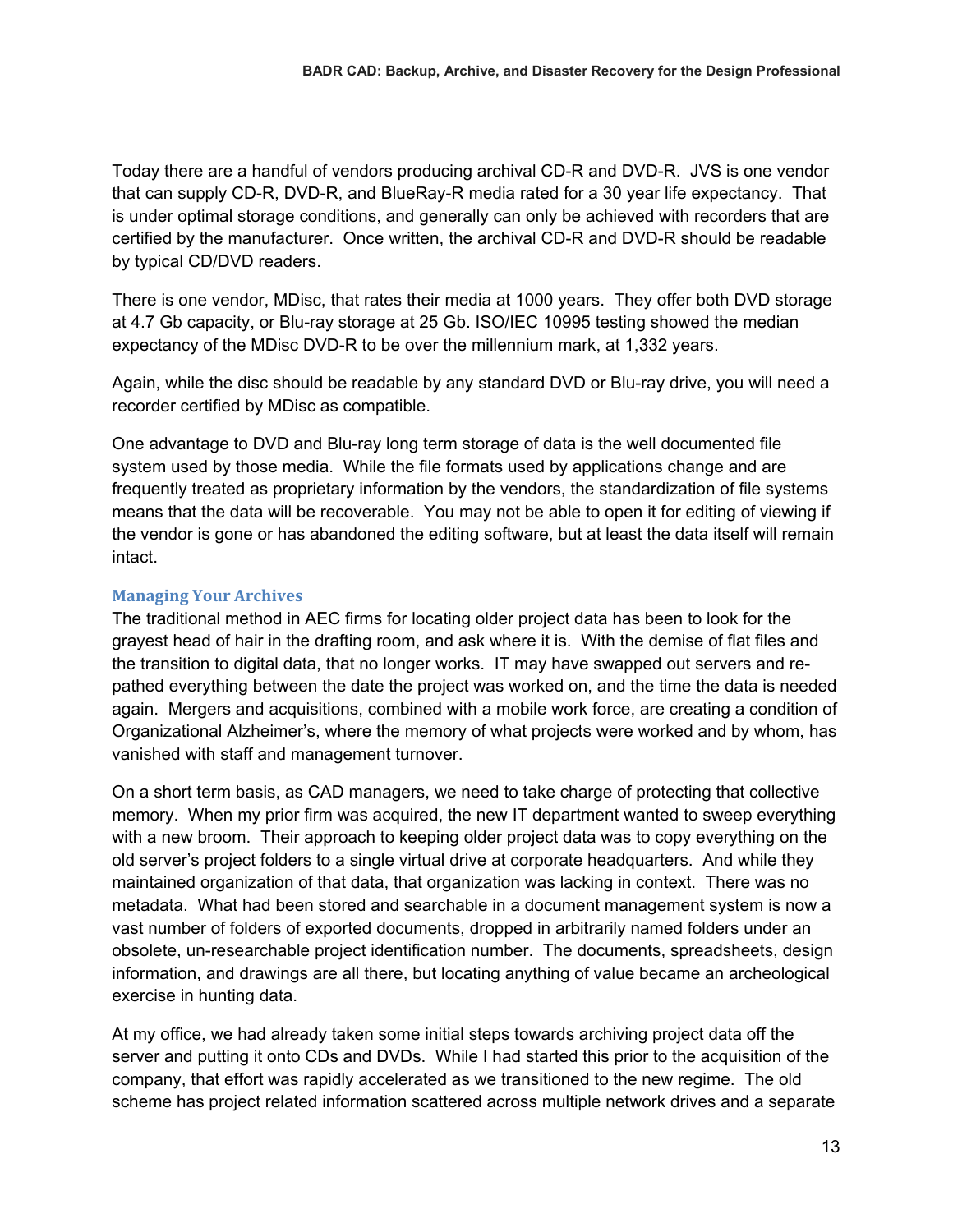document management system. To place that onto a single disc required exporting from the DMS and copying data from the multiple locations into a single project repository and then burning that to disk. By itself, that would have been an exercise in futility, as locating anything when it was needed later on would have been difficult. The solution we implemented was using a database application designed to catalog CD content. While not ideal, this did allow searching a single database of the content of hundreds of CDs and DVDs.

We selected SmartCD Catalog; www.smartcdcatalog.com, but there are other applications that perform similarly. The ability to add metadata, that is, data about the data was one of the important factors in our selection. We could use that to add comments and notes to the project data for searching, such as the project engineer's name, or the client, location data for the project, or other relevant information. The data is a file, stored as an Access database on our network, and backed up as part of our regular backup processes.

What this particular application does not include is an index of the contents of the files, nor does it automatically include document properties or thumbnail images. These would be helpful features, and are included with the WinCatalog 2014 commercial application. For serious developers, there is the CDCAT application on SourceForge, which currently has no maintainer and has been dropped by the developer. Since it is a GPL licensed application, it's possible to extend and customize the source code to be a better fit for project and design data rather than the music collector. The WinCatalog software uses SQLite for its datastore, while CDCAT relies on an XML file datastore. Non-proprietary datastores are preferred, since there's no certainty than any software vendor will be around or relevant in five years.

# **Managing For The Long Term**

Long term archive management requires a different mindset than is commonly found in either the IT or CAD disciplines. Essentially it calls for the implementation of library science. If your organization maintains a company library with professional staff, you are fortunate indeed. If not, this provides an opportunity to set one up.

The technology behind library catalogs is much more advanced than the relatively simplistic CD Cataloging software mentioned already. With a larger base of potential users, and a large variety in both scale scope of the libraries, there continues to be active development of a number of applications, both proprietary and FOSS (Free and Open Source Software) available. Open source in particular is appropriate for long term cataloging of archived design information, since the public availability of the source code and the open database formats ensures that the metadata and organization of the catalog. Two FOSS Integrated Library Systems (ILS) are well regarded and are in active development, Koha and Evergreen.

Koha, www.koha-community.org, has been in active development since 1999, and is used internationally. Implementations of Koha include the Vermont Organization of Koha automated Libraries, the Spanish Ministry of Culture, and others. There are connectors built with the Drupal Content Management System (CMS) to directly access the Koha catalog from a Drupal site.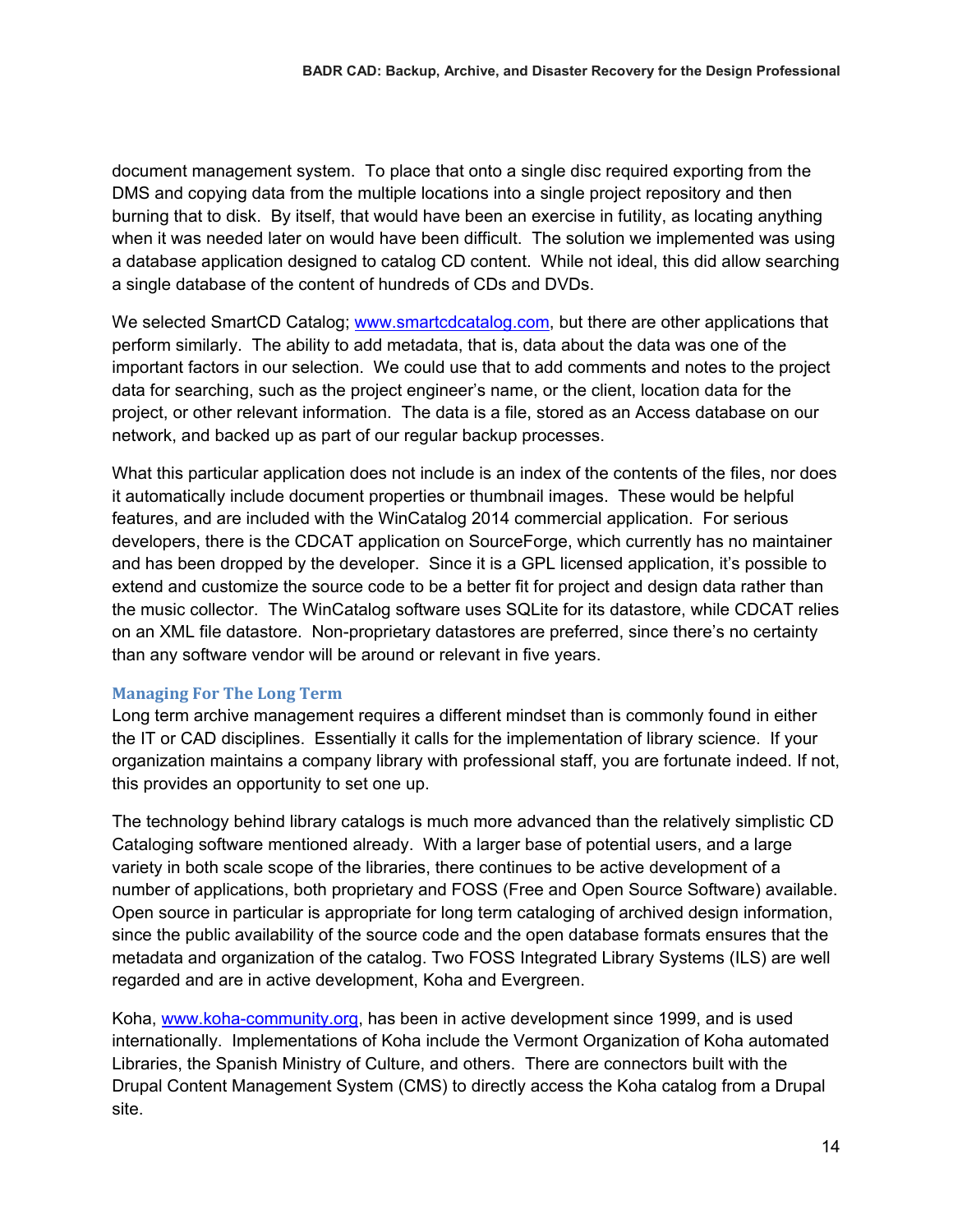Evergreen, http://evergreen-ils.org, was originally developed by the Georgia Public Library system, and is currently implemented widely in the US and Canada. The servers providing the PostgreSQL backend database are running Linux, but the user interface can run on Windows, Apple, or Linux computers, as well as a publicly accessible interface via a web browser.

# **Document Retention Policies.**

 As you implement a long term archive, you will need to be keep in mindthe legal requirements for document retention in your industry. There is material you must retain, and material that you can eliminate. Which is which, and how long any class of material must be retained is based on legal requirements. This is an area that you must coordinate with your corporate counsel, and adhere strictly to a company document retention policy, if one exists. If one does not, it's an excellent opportunity to get one developed and implemented.

#### **Physical Storage**

While having archived material is god, how you keep it, and where you keep it is important. The archives must be readily accessible, and concurrently protected from any damage or degradation. This essentially means that you need at least three copies of all the media you are archiving. One set should remain on-site, where it and be reached on an as-needed basis. A second copy should be kept in off-site storage, whether with a professional document storage company or a climate controlled storage unit. The third copy must be kept in the most secure location you can justify. As the media is upgraded, the redundant copies off-site and in secure storage need to be replaced as well. It's probably a reasonable idea to include a device capable of reading whatever media you are storing off site. Since that is long term storage, you want to be certain that it will be possible to read that information down the road, regardless of what happens to you primary facility and equipment. One thing you do not want to face a decade or two later is trying to access data from media that readers no longer exist for. Try locating a working Bernoulli drive, or an 8" Tectronix floppy disk reader today, and extrapolate that to 2035 CE.

The Iron Mountain storage facility at Boyers, PA is located 220 feet underground in a former limestone mine. The Hutchinson Salt mine, Underground Vaults & Storage, is located 650 feet underneath Kansas. While not readily accessible, the information you store at these or competitor facilities is protected and safe from harm short of an extinction level asteroid impact.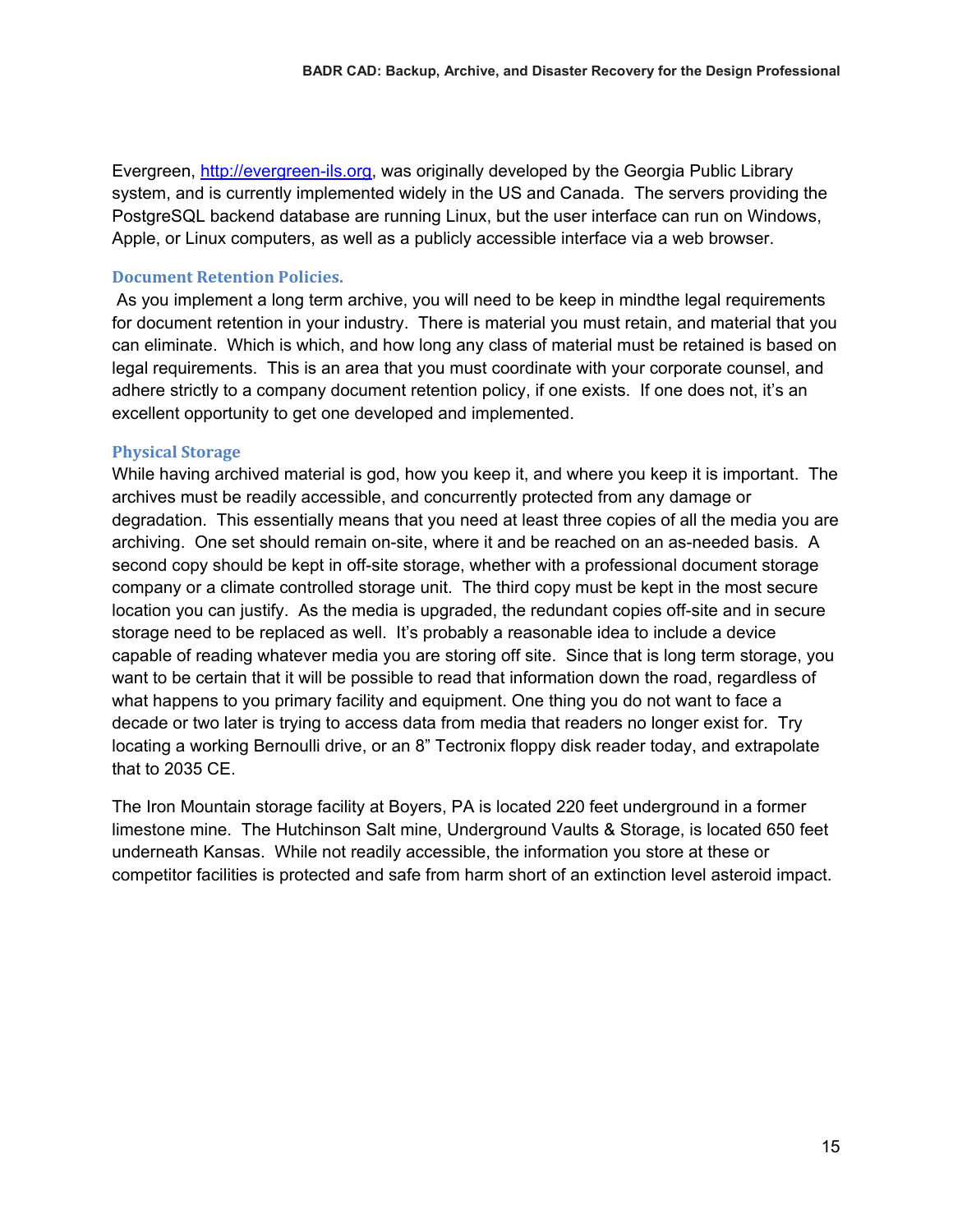# **Distaster Recovery, Road – Meet Rubber**

Now that our backup plans are set, the backups are running reliably and consistently, and all the significant historical design information we need to retain is securely archived, cataloged, and stored in safe locations, we can plan for the worst, and decide how to thrive in the recovery period. Whether you call it disaster recovery or business continuity, it's all part of designing a sustainable and resilient organization that can take the bumps in the road and continue on

With the history of disasters since the middle of the last century, a lot of effort has been put into creating resources for disaster recovery. If this is part of your role in your organization, then you need to delve deeply into those resources.

The Disaster Recovery Journal, www.drj.com, publishes quarterly editions of their business continuity publication, which is well worth the subscription. In addition, the website offer white papers on specific topics and case studies.

Ready.gov is part of the *Ready* national Public Service Advertising campaign. This program includes personal and family preparedness information as well as business resources for predisaster planning and disaster recovery.

## **Risk Assessment**

The first step is to realistically asses the disaster potential of your locations. Whether it's another Hurricane Katrina, Superstorm Sandy, tsunami, avalanche, Chernobyl type event, dam collapse, building fire, or the New Madrid fault reawakening, every location is at risk from predictable sources. Evaluating what it possible, and what is probable is important in establishing your disaster plan. While tsunamis are unlikely to have a substantial impact on Memphis, the New Madrid fault has the potential to level the downtown area of that city. When evaluating the risks, keep an eye out for industrial facilities that are potential disaster sites, fertilizer plants, railroad lines, chemical processing plants, and so on. And look at the larger area as well – Nashville, TN is 150 miles from Lake Cumberland, but a dam failure there would flood Nashville within a matter of hours.

Unpredictable disasters should be evaluated for risk factors as well, although the very nature of such risks makes planning for them imprecise. The problem of looking down that particular rabbit hole is that the cost of mitigating for the improbable can be prohibitive, and divert resources from the more likely scenarios you will encounter.

Once you have assessed the risks, decide what is feasible to mitigate the impacts of the specific risks. If the building lacks a sprinkler system, explore the costs of installing one to mitigate fire damage. If the location is susceptible to storm flooding, determine what options are available to minimize water damage. Feel free to bring in a fresh set of eyes, such as meeting with the local fire department and your insurer, and listen to what they have to tell you.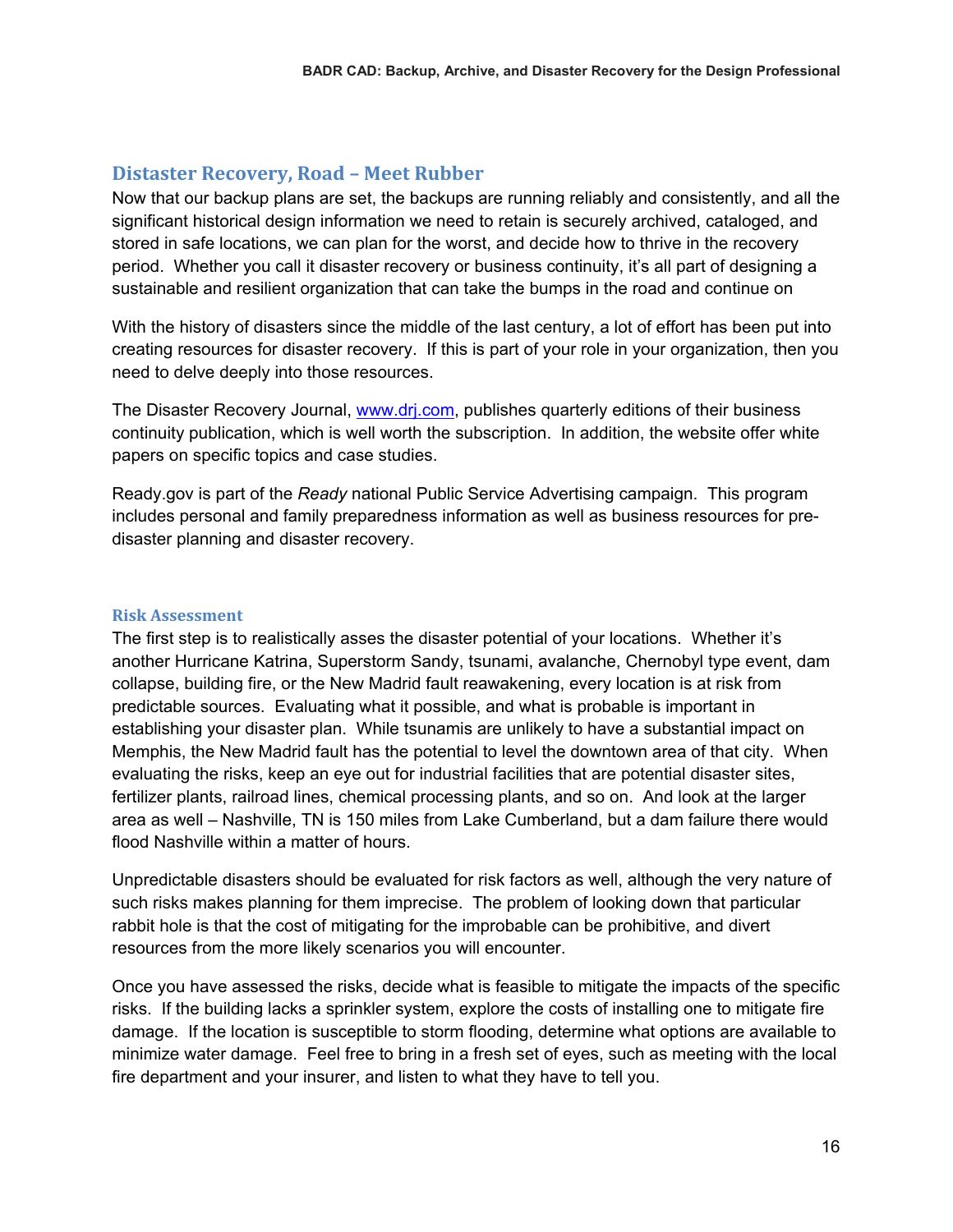# **Business Impact Analysis**

Based on the disaster scenarios you've determined to be realistic, you should develop a business impact analysis. It's worthwhile to examine the impact on your business of multiple situations and understand what the different effects would be from various situations. Contrast for example, a building fire that destroys a single office, a major flood that impacts an entire city, for the small organization with a single registered professional' what if that person was involved in a fatal accident or was unable to work for several months?

Your impact analysis should look at the financial impacts as well as the direct impact on business operations. Consider lost or delayed sales and income, destroyed equipment, inability to deliver design drawings, fines, additional recovery expenses, contractual default, client dissatisfaction and defection, and the inability to implement proposed business plans or expansion that had been in the pipeline.

You will want the analysis to separate the organization's functions into critical and non-critical categories. Critical functions are those that are essential and cannot be disrupted or eliminated, or are required by statute. Non-critical functions are those that can be delayed or deferred without irreparable harm to the organization. With the categorization laid out, you can determine how to assign priorities for continuity.

# **Business Continuity Plan**

With your impact analysis in hand, it's time to gather the stakeholders and work up a continuity plan for the organization.

Planning should be based on the most serious and disruptive possibilities. When a disaster happens, it is more efficient to have a comprehensive plan that takes into account extreme scenarios that aren't needed, than to have a partial plan that has to be expanded on the fly under less than ideal conditions.

The plan should contain contact information; alternate phone numbers and email addresses for critical personnel, including IT staff, senior management, and registered professionals. Also, add contact information for other parties who are involved in your business operations, such as your attorneys, accountants, etc. Senior management should maintain their own contact of important clients and customers off-site, so they can be contacted before the news hits the airwaves.

Since it's probable that the normal business location will be unavailable, plan in, and have a secondary location in mind. At a minimum, establish a meeting point that everyone in the organization knows about as an evacuation spot for fire or other localized scenarios. Make sure that everyone in the organization knows to meet up at that location.

Planning in advance for a second shop to work out of will minimize the disruption, at least somewhat better than not planning will. If you have multiple offices in separate geographic locations, develop a strategy for transferring active jobs to the other sites.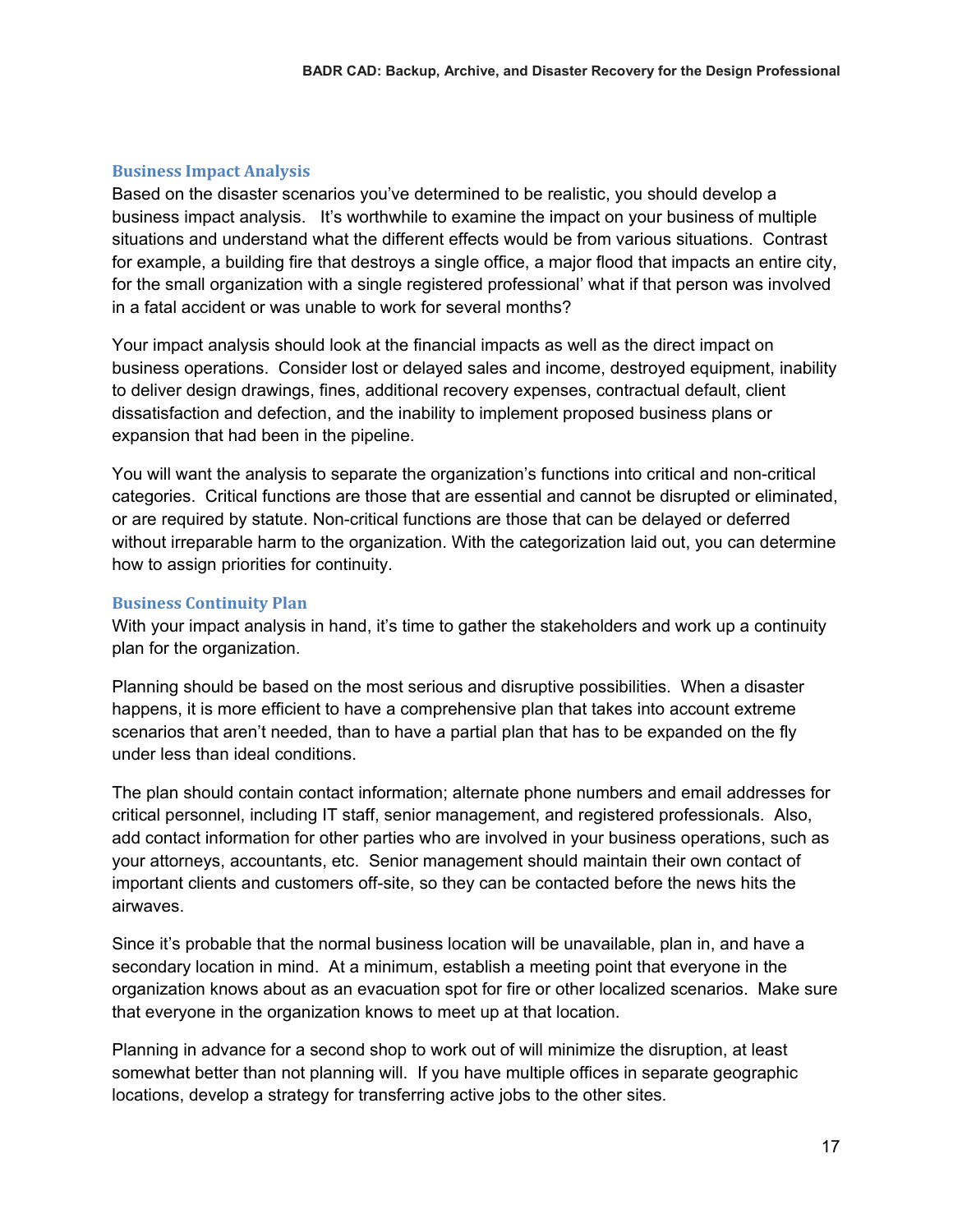The continuity plan should pay particular attention to safeguarding your design data, documenting how and where off-site backups are stored, who has access, along with any passwords, codes, or keys needed to access them. If you are running network licensed software, develop a strategy for getting that running again if the network servers are down indefinitely, or destroyed completely. Do not forget to build in anti-virus protection during the recovery phase – you'll be more vulnerable than normal, and lacking your normal infrastructure.

As you consider your work processes, and think about how to adapt them to extreme situations, make sure that you actually have them documented, and that those documents are available whenever needed. If you've prepared checklists of tasks to restore critical business functions, test them and assure the stakeholders that the lists and steps are accurate and adequate. As systems and processes change, keep the plan and hardware inventory updated. You should establish projected time frames for recovery depending of course, on the scope of the disaster and the amount of damage that needs to be dealt with. Will there be adequate staff to accomplish the goals in that time?

Some disasters provide warning – and you'll be able to fine-tune your response as the danger approaches. Others will happen almost instantly, and your plan has to detail the responses you need to take. Don't expect to get it right the first time. Test the plan repeatedly. Look for the holes and the elements that were missed. Plan on continuous improvement. A continuity plan is not a checklist item that is done once and then filed – it needs to be maintained, fine-tuned, periodically revisited, and adapted to your changing situation.

Your business continuity plan is one item that really should be kept on the cloud, or on a colocation server, with access set up so all the critical participants can access it. Don't make the mistake of assuming that the binder on the third shelf will survive the fire.

You will also hant to have remote copies on a cloud service for license information, software and hardware support contracts, client/vendor contact information, hardware inventory, plotter configurations, and your company standards documents. Scan the paper documentation, zip up the spreadsheet, pdf documents, and configuration data files, and park them safely.

# **Strategies for Design Data Recovery**

The final element of your disaster recovery plan is the recovery phase. And the first step in that is damage assessment and salvage. Evaluate the assets that remain, determine if they are usable, or salvageable, and compare them to the inventory.

You should plan on not having any of your existing infrastructure available; assume that the servers, workstations, and on-site data has been completely destroyed. You need to work out a plan before hand for replacement, whether purchasing new equipment or leasing it on a temporary basis. Your servers, workstations, switches, may be fully functional, but don't plan on it ever working out that way, or staying that way. Whatever extreme event you are trying to recover from may have impacts that are not obvious, ones that will cause the hardware to fail hours, days, or weeks later.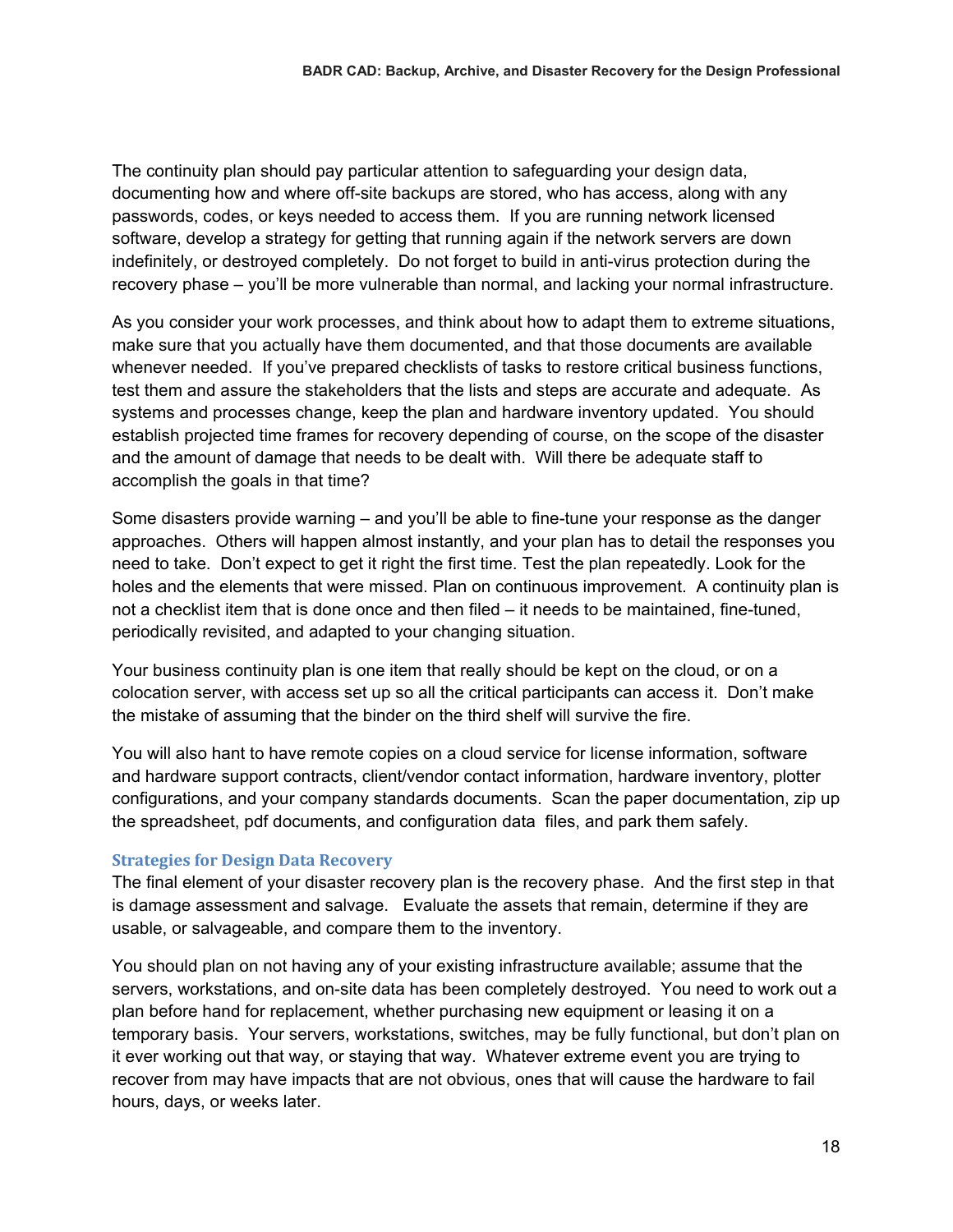If your off-site backups are current, and you've got hardware functioning that you can restore onto, then you're halfway there. If you followed the 3-2-1 rule, then you're probably in good shape as far as having readable and restorable data for active projects.

There is no magic bullet – the recovery phase is going to be problematic. Expected glitches and missing pieces. You will have to work around the issues that crop up as the present themselves– from unreliable power to unpredictable crashes. If you're running current versions of your design software, you'll be able to replace the software by downloading fresh versions. If you're running a network license server, and have to replace the server hardware, contact your reseller to get running quickly. If there are problems or delays, think about installing temporary trial versions of the design software on stand-alone workstations, and stock up on thumb drives for sneakernet.

And always, remember the "6 Ps"; Proper Prior Planning Prevents Poor Performance.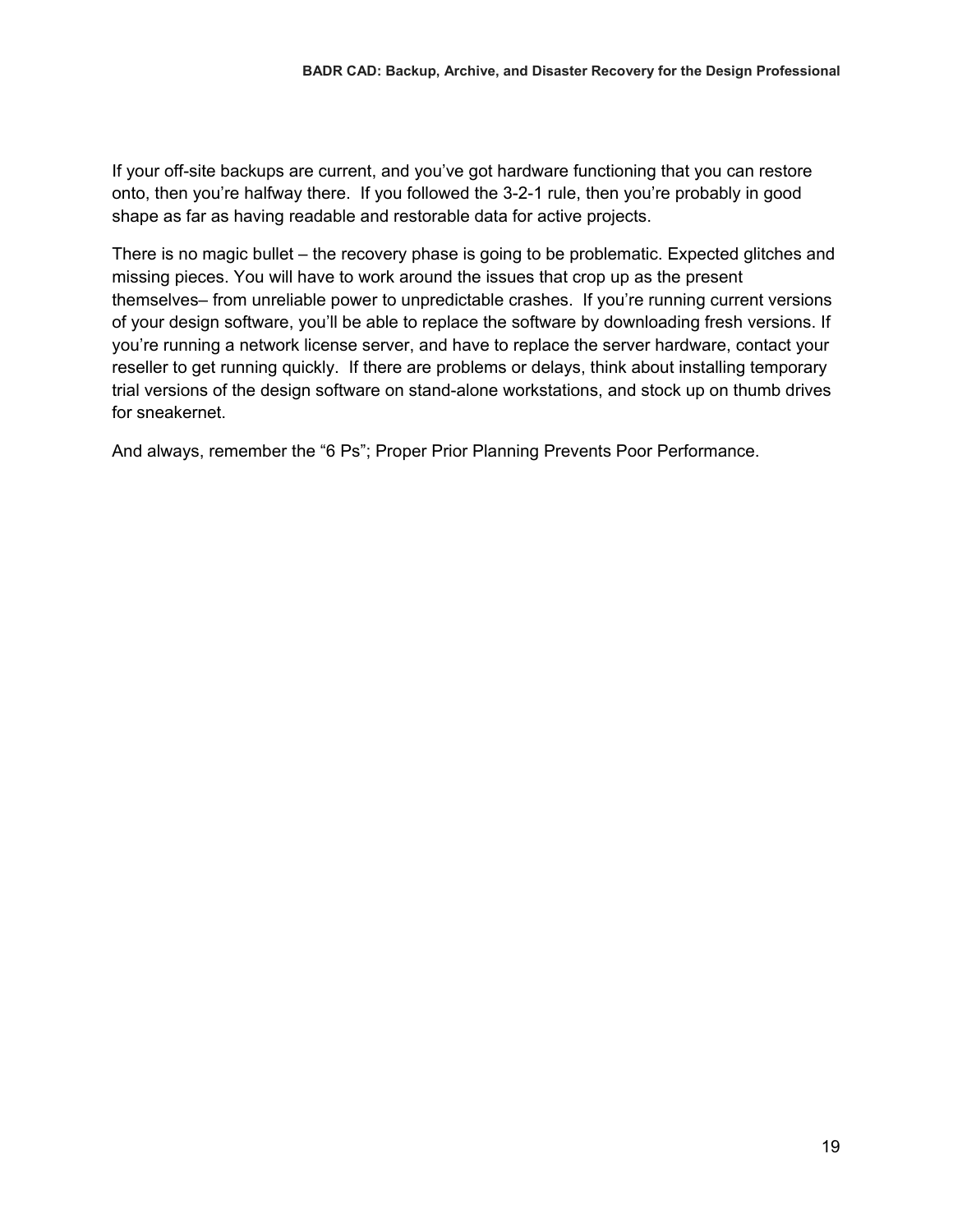| <b>Checklist</b>                                                                                                                                                               |                                                                                                                                                           |
|--------------------------------------------------------------------------------------------------------------------------------------------------------------------------------|-----------------------------------------------------------------------------------------------------------------------------------------------------------|
| Does the plan consider all<br>natural or man-made<br>emergencies that could disrupt<br>your operations?                                                                        | Pandemic, fire, explosion, flood, hurricane, earthquakes, toxic<br>material releases, workplace violence, civil disturbance.                              |
| Does the plan consider all<br>potential internal sources of<br>emergencies that could disrupt<br>your workplace?                                                               | Conduct a hazard assessment of the workplace to identify any<br>physical or chemical hazards that exist and could cause an<br>emergency.                  |
| Does the plan consider the<br>impact of internal and external<br>emergencies on the workplace's<br>operations and is the response<br>tailored to the workplace?                | Brainstorm with the stakeholders asking what you should do and<br>what would be the likely impact on your operation, and devise<br>appropriate responses. |
| Does the plan contain a listing<br>of key personnel with primary<br>and alternate contact<br>information?                                                                      | Keep the list current, and provide for an emergency<br>communications system (cell phone, mobile radio)                                                   |
| Does the plan list contact<br>information for fire, police, and<br>other first responders?                                                                                     | Keep the list current, ensure that emergency services can be<br>contacted.                                                                                |
| Does the plan include the<br>names, titles, departments, and<br>telephones numbers of<br>individuals to contact for<br>additional information or<br>decision making authority? | List the names and contact information for the responsible<br>persons.                                                                                    |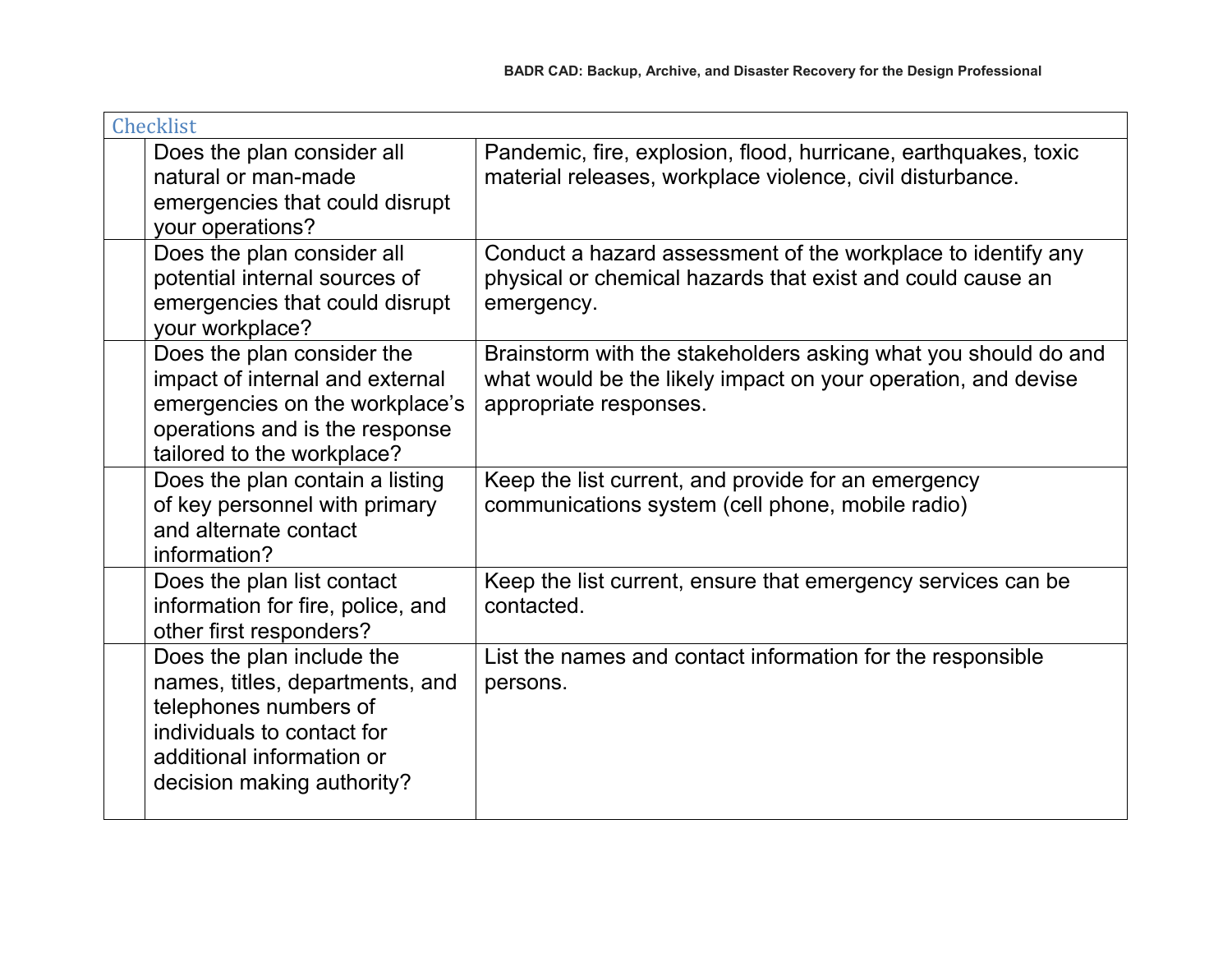| Does the plan address rescue<br>operations or medical<br>assistance?                                                                      | Most small employers will rely on public resources for these<br>services, but first-aid training is available from the American Red<br>Cross, or other local organizations.                                                                                     |
|-------------------------------------------------------------------------------------------------------------------------------------------|-----------------------------------------------------------------------------------------------------------------------------------------------------------------------------------------------------------------------------------------------------------------|
| Does the plan identify how or<br>where personal information on<br>employees can be obtained in<br>an emergency?                           | HR information is confidential, however in an emergency it can be<br>vital to access important personal information, home & mobile<br>phone numbers, emergency contact numbers,, next of kin, and<br>medical information.                                       |
| Does the plan identify conditions<br>under which evacuation would<br>be necessary?                                                        | The plan should identify the scearios where workplace<br>evacuation is required. This could include fire, chemical spill,<br>flooding or earthquake. The extent of evacuation may be<br>different for different types of hazards.                               |
| Does the plan identify a clear<br>chain of command and<br>designate a person and<br>alternate to order an evacuation<br>or shutdown?      | The person designated should have the authority and familiarity<br>with the organization to lead and coordinate an evacuation or<br>shutdown of the operation. An alternate should be identified for<br>those instances when the primary leader is unavailable. |
| Does the plan address the types<br>of actions expected of different<br>employees for the various types<br>of potential emergencies/       | A fire or earthquake would normally call for evacuation to the<br>outside. A tornado or sudden severe storm may call for<br>evacuation to a sheltered are within the building.                                                                                  |
| Does the plan identify who, if<br>anyone, will remain behind to<br>shutdown critical equipment and<br>operations during an<br>evacuation? | All individual delaying their evacuation to shut down equipment or<br>utilities such as gas or electric must be capable of knowing when<br>to abandon that operation or task and evacuate themselves.                                                           |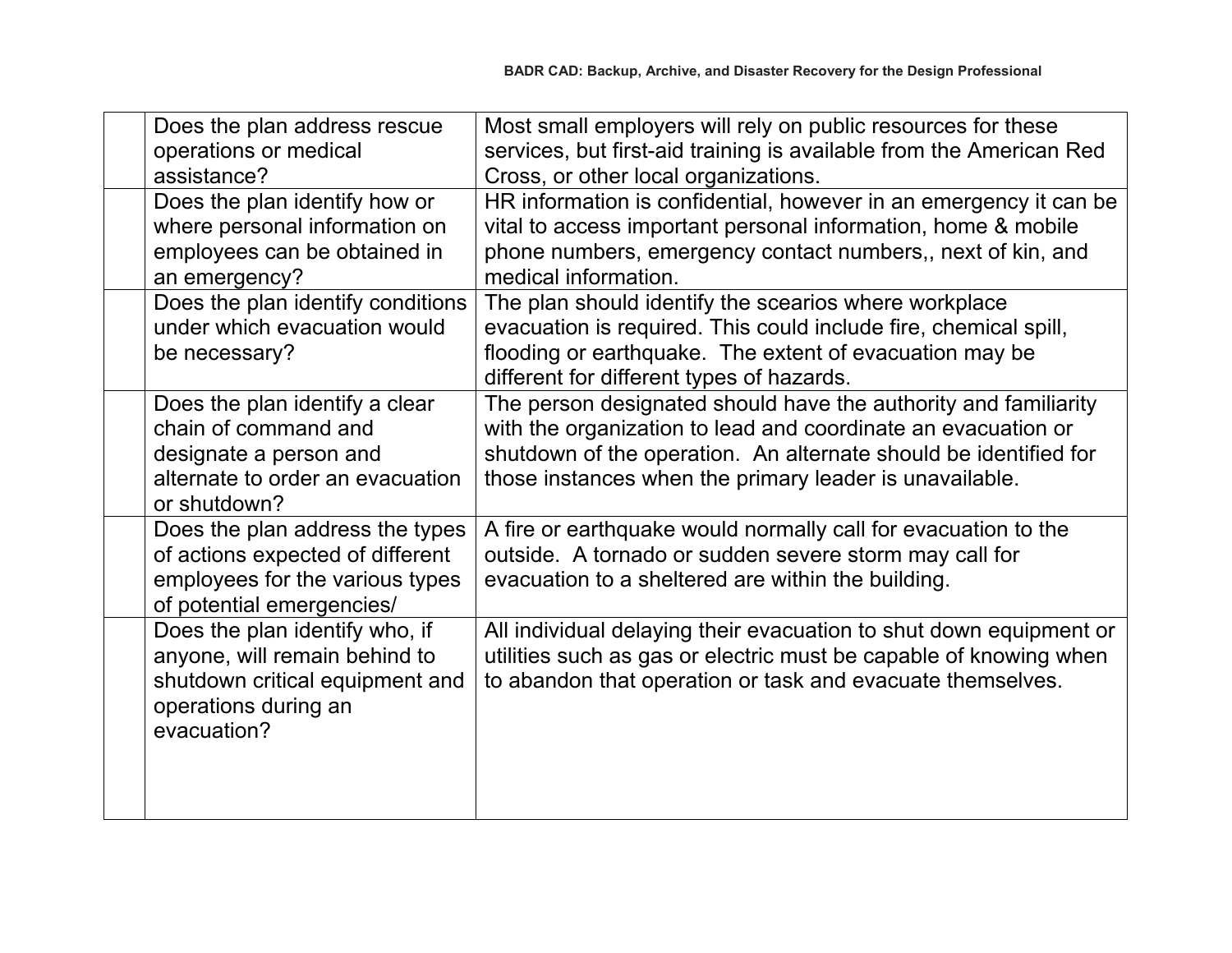| Does the plan identify           | Create floor diagrams that designate exit routes from all             |
|----------------------------------|-----------------------------------------------------------------------|
| evacuation routes, and are       | locations, and include assembly points for staff to gather upon       |
| those routes prominently posted  | evacuating. Emergency egress routes should be well lit, clearly       |
| in the workplace?                | marked, wide enough to accommodate all personnel, clear of            |
|                                  | debris and obstruction at all times, and unlikely to expose           |
|                                  | personnel to additional hazards.                                      |
| Does the plan address            | Designate reliable staff members to act as evacuation wardens to      |
| procedures for assisting people  | help move people from danger. One warden for every twenty             |
| during evacuation, especially    | people should be adequate, and the required number of wardens         |
| those with disabilities or       | should be available at all times during working hours. Wardens        |
| language barriers?               | should be tasked with checking office, cubical, break rooms, and      |
|                                  | restrooms in the event of an evacuation order.                        |
| Does the plan identify one or    | Accounting for all affected individuals is critical. Confusion in the |
| more assembly areas where        | assembly are can lead to delays in rescuing anyone trapped in         |
| employees will gather, and is a  | the building, or to unnecessary search-and-rescue operation.          |
| procedure in place to account    | Take a head count after evacuation and identify everyone in the       |
| for all employees?               | assembly area. The names and last known location of any               |
|                                  | missing persons should be reported to the official in charge.         |
| Does the plan include provisions | Some organizations have all visitors sign in when at the facility.    |
| for tracking visitors?           | The hosts for the visitors, or evacuation wardens should be           |
|                                  | tasked with evacuating these individuals safely.                      |
| Does the plan identify a         | 911 is often the preferred method of reaching external first          |
| preferred method for reporting   | responders, and internal numbers may be used. Internal                |
| fires or other emergencies?      | numbers can be connected to paging systems to alert personnel         |
|                                  | to an emergency.                                                      |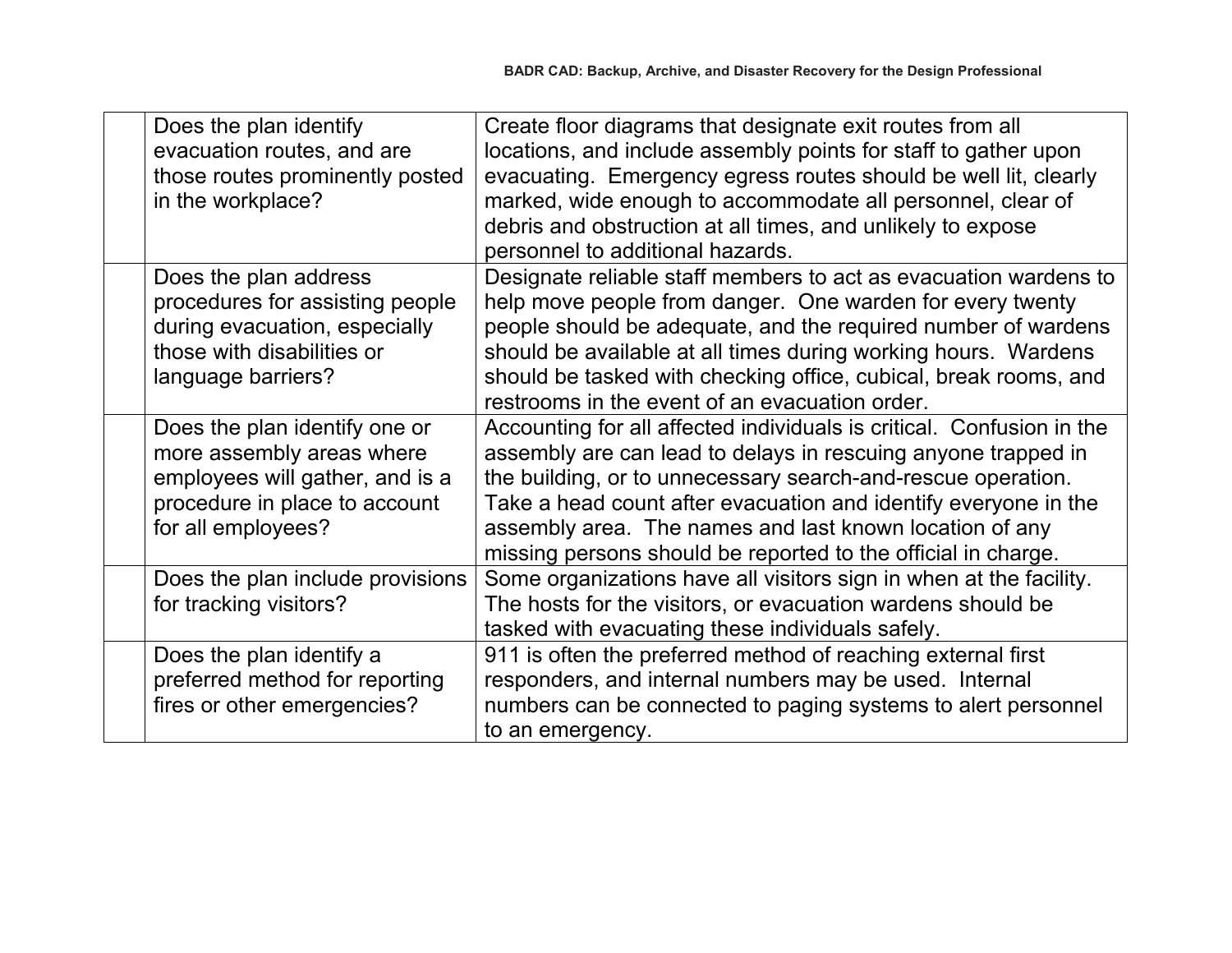| Does the plan describe the<br>method to alert employees,<br>including disabled worker, to<br>evacuation or take other action?                                                                           | Make sure that alarms are distinctive and recognized by all<br>employees as a signal to evacuate the area or take other action<br>prescribed in the plan. Ideally alerts should be heard, seen, or<br>otherwise perceived by everyone in the workplace, including<br>those who may be blind or deaf. Evacuation wardens can be<br>tasked with ensuring that disables personnel are properly taken<br>care of. |
|---------------------------------------------------------------------------------------------------------------------------------------------------------------------------------------------------------|---------------------------------------------------------------------------------------------------------------------------------------------------------------------------------------------------------------------------------------------------------------------------------------------------------------------------------------------------------------------------------------------------------------|
| Does the plan identify how and<br>when employees will be trained<br>so that they understand the<br>types of emergencies that may<br>occur, their responsibilities, and<br>actions outlines in the plan? | Training should be offered to employees when you develop the<br>initial plan, and as new individuals are hired. Retraining should<br>occur when the plan changes due to facility changes, new<br>equipment, hazardous material, or processes that affects<br>evacuation routes, or when new types of hazards are introduced<br>that require special handling.                                                 |